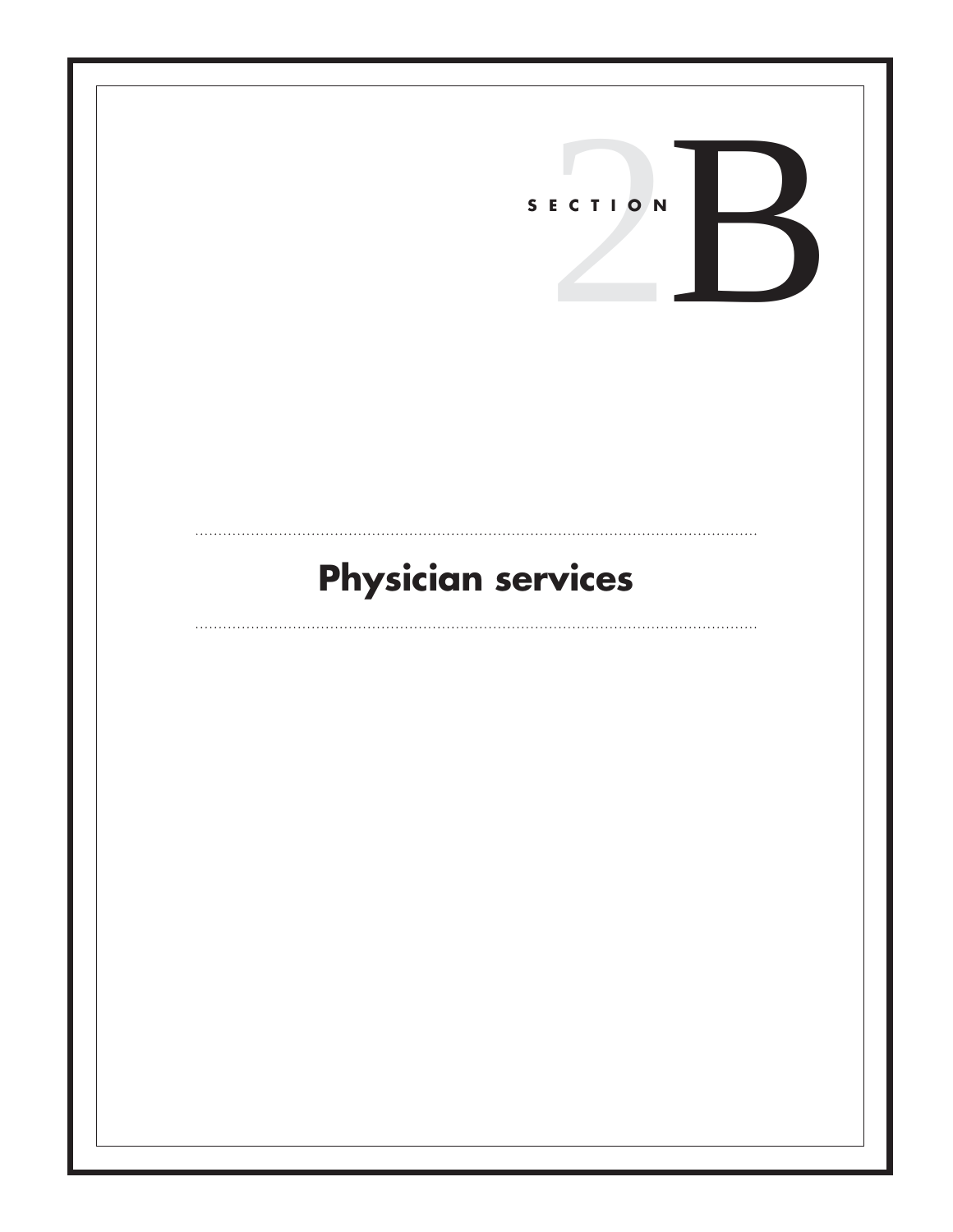## **RECOMMENDATION**

The Congress should update payments for physician services in 2007 by the projected change in input prices less the Commission's expectation for productivity growth.

**COMMISSIONER VOTES: YES 15 • NO 0 • NOT VOTING 0 • ABSENT 2**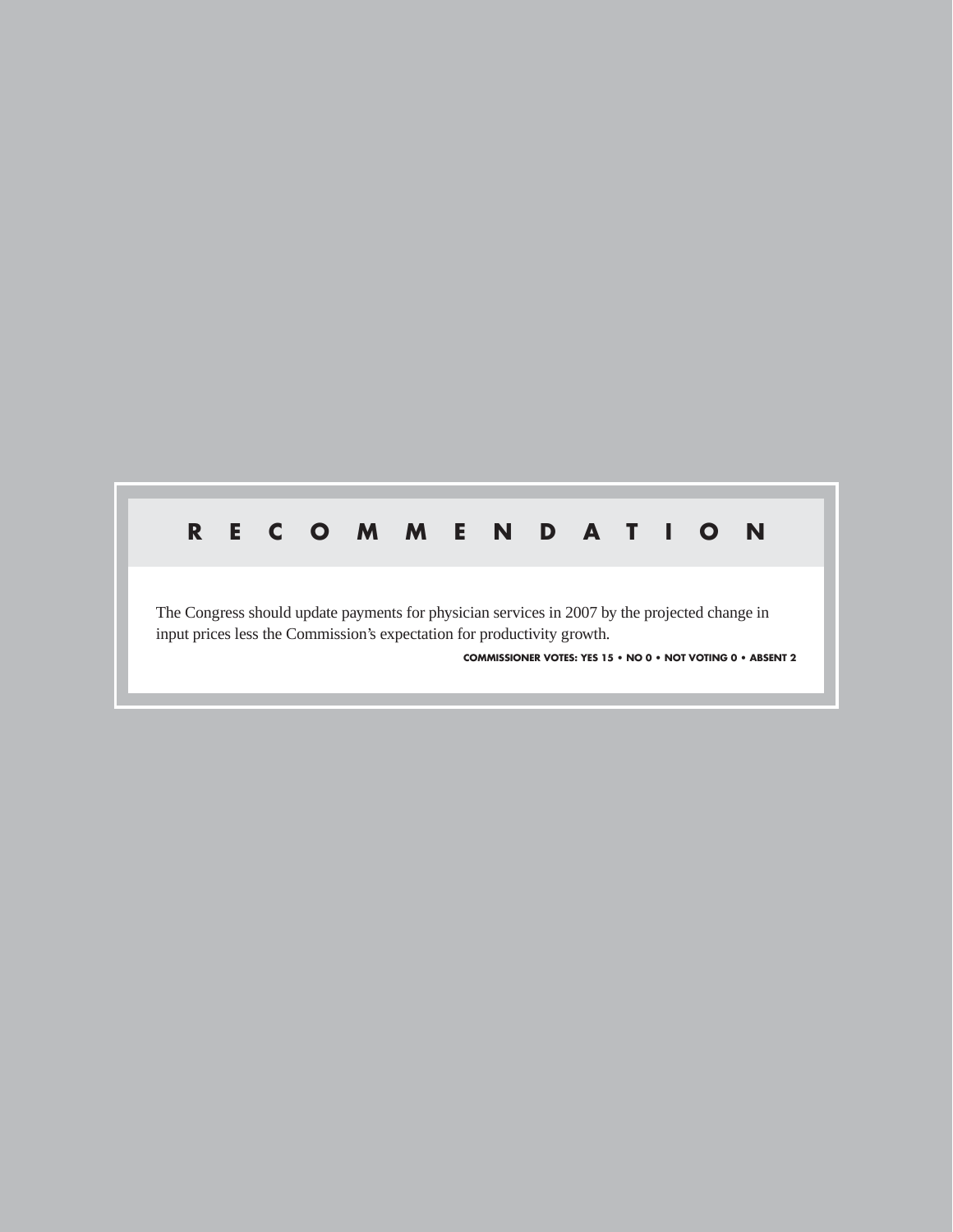# SECTION

# **Physician services**

### **Section summary**

Our analysis of beneficiary access to physician care, physician supply, Medicare-to-private fee level comparisons, service volume, and ambulatory care quality finds that most of these indicators are stable and the large majority of beneficiaries are able to obtain physician care. The volume of services used per beneficiary continues to grow significantly. In consideration of expected input costs for physician services and our payment adequacy analysis, the Commission recommends that the Congress update payments in 2007 for physician services by the projected change in input prices less the Commission's expectation for productivity growth.

In contrast to this recommendation, current law calls for substantial negative updates from 2007 to at least 2011, under the sustainable growth rate (SGR) formula. The Commission does not support these impending fee cuts. We are concerned that such consecutive annual cuts would threaten beneficiary access to physician services over time, particularly those provided by primary care physicians. Reimbursement cuts may disproportionately affect primary care providers who average

### **In this section**

- Are current Medicare payments for physician services adequate?
- How should Medicare payments for physician services change in 2007?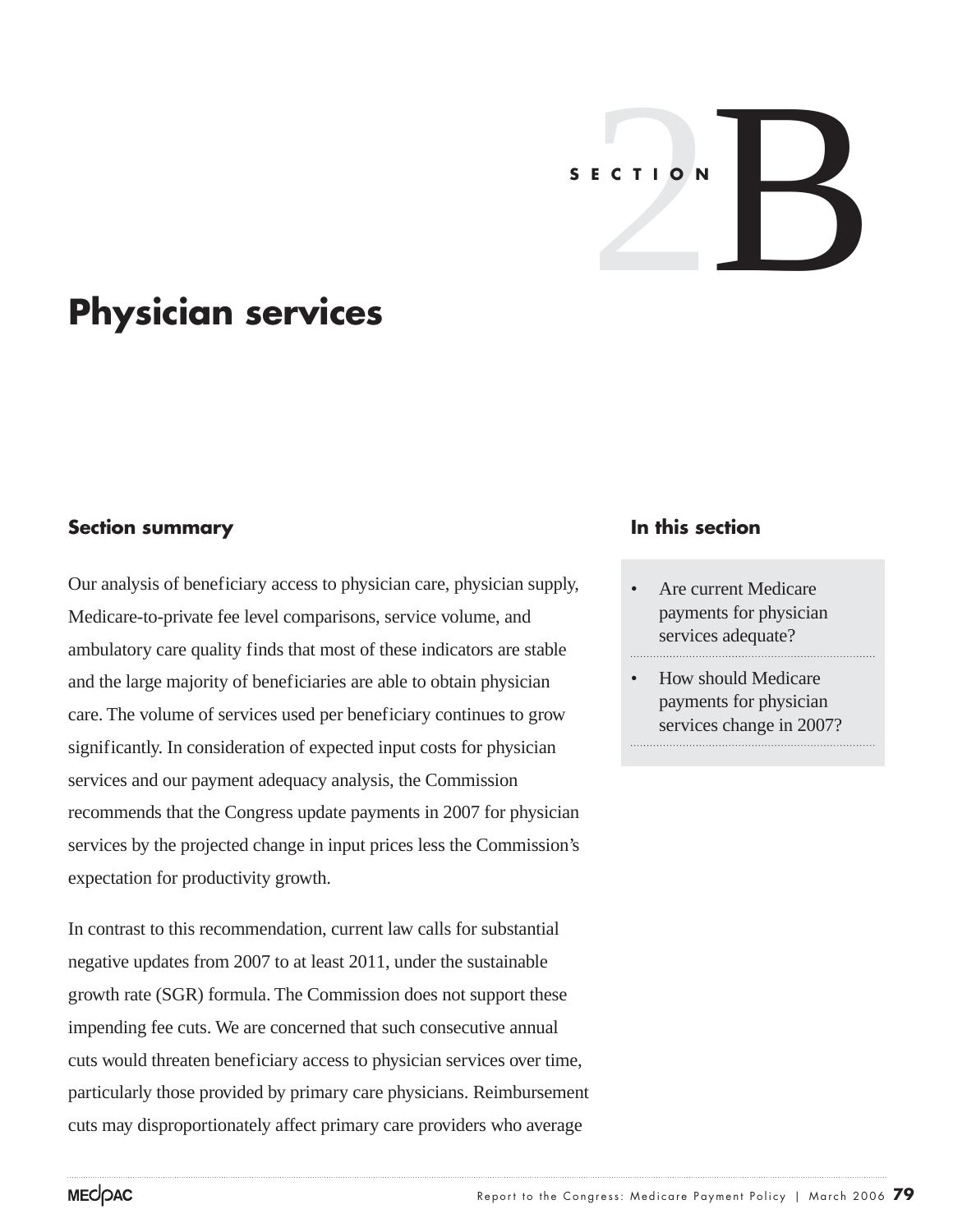lower volume growth in their practices than procedure-based specialists. Because many Medicare beneficiaries rely on primary care providers for important health care management, payment policies that may discourage medical students and residents from becoming primary care physicians raise particular concern for the Commission.

The Commission has discussed several problems associated with the SGR in Congressional testimonies and Reports to the Congress. The Commission considers the SGR formula a flawed, inequitable mechanism for volume control and plans to examine alternative approaches to it in the coming year.

Our approach for recommending updates for 2007 first considers payment adequacy from the most currently available data and then assesses the factors that will affect efficient providers' costs in the coming year. Below is a summary of our findings from this analysis for physician services.

*Beneficiary access*—Results from several surveys conducted between 2003 and 2005 show that beneficiary access to physicians is generally good with few statistically significant changes in recent years. Most beneficiaries are able to find new doctors and schedule medical appointments in an amount of time they find acceptable, but small subsets of beneficiaries report problems. Further analysis is needed to understand these problems. Researchers have found that other factors, such as local health system developments, may influence beneficiary access as much or more than Medicare payment levels (Trude and Ginsburg 2005, Lake et al. 2005).

*Physician supply*—Our analysis of Medicare fee-for-service claims data shows that the number of physicians providing services to Medicare beneficiaries has more than kept pace with growth in the beneficiary population in recent years. National physician survey data also show that the large majority of physicians in the United States are willing to accept new Medicare beneficiaries. This share remains steady compared to previous years' survey results. The Commission notes, however, that the future supply of primary care providers may be important to monitor.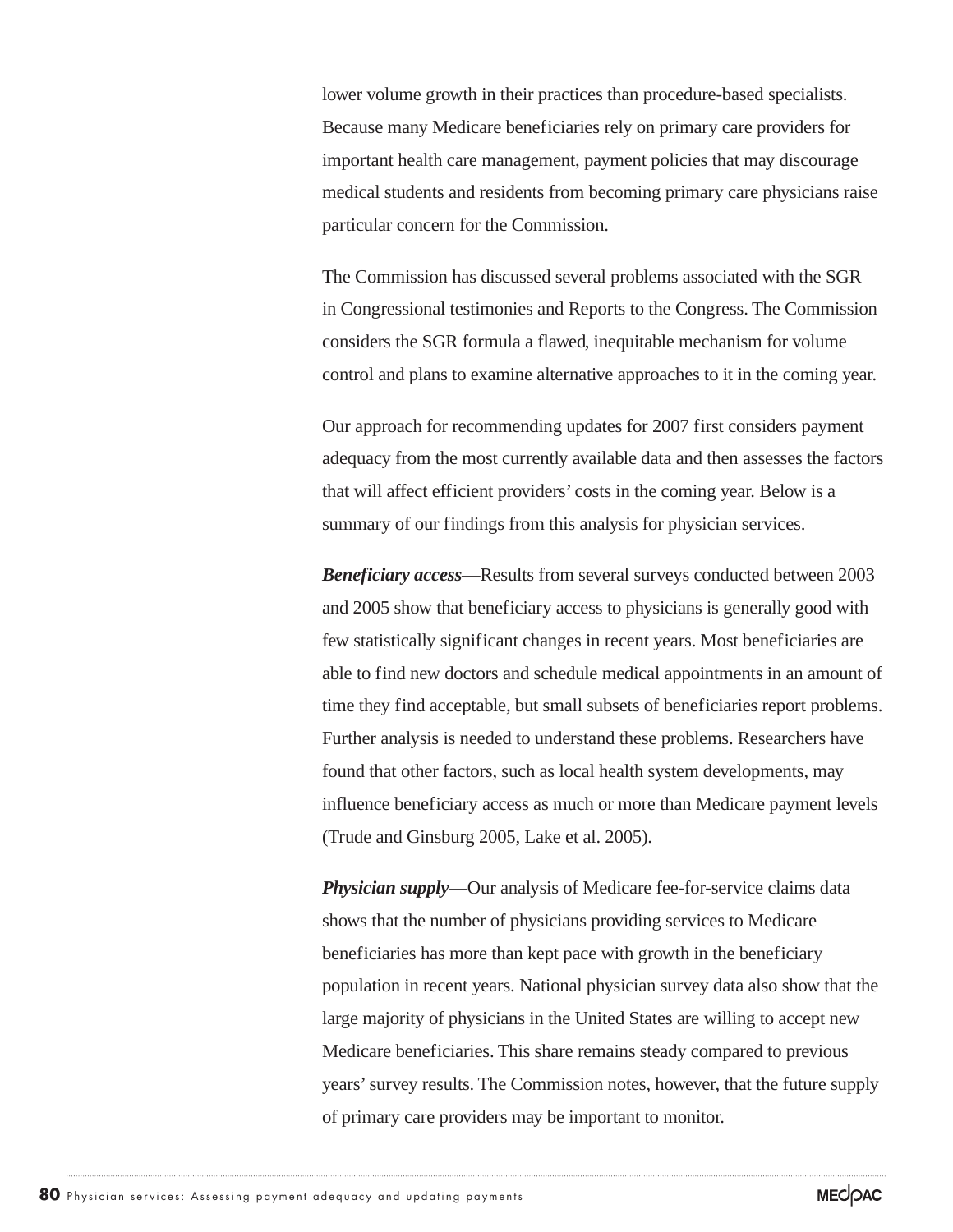*Private insurer rates compared to Medicare*—Averaged across all services and areas, Medicare fees for physician services were 83 percent of private fees in 2004. This share is slightly higher than in 2003 (81 percent), indicating that, in 2004, Medicare rates increased a little more than private rates, on average, as extrapolated from Medicare claims and two large, national private insurers (Hogan 2005b). Within a market area and for a given service, the difference between Medicare and private fees may vary substantially.

*Volume growth*—Per capita service volume continued to grow in 2004. Across all services, volume (as a function of both service units and intensity) grew 6.2 percent per beneficiary. This growth is higher than the average annual volume growth seen in previous years. Among broad categories of services—evaluation and management, major procedures, other procedures, imaging, and tests—volume growth rates varied, but all were positive. As we have seen before, per capita volume for imaging, tests, and nonmajor procedures grew the most. From 2003 to 2004, the imaging volume growth rate, per beneficiary, was 11.0 percent. For the first time, the volume of nonmajor procedures (categorized as "other procedures") grew nominally faster than the volume of tests; other procedures grew 9.3 percent per beneficiary in 2004 and tests grew 8.9 percent.

In recent years, the volume of physician services has grown rapidly, resulting in substantial increases in Part B spending. In 2004 alone, CMS found that spending on physician services increased by 11.5 percent (Office of the Actuary 2006). This spending increase was driven in part by increases in per capita service use and intensity (McClellan 2005). CMS has noted that although some of these volume increases are related to improvements in health care quality, much of the increase cannot easily be explained by changes in treatments based on new medical evidence and valuable new technologies. Others note, however, that more complete data analysis is needed for this kind of assessment.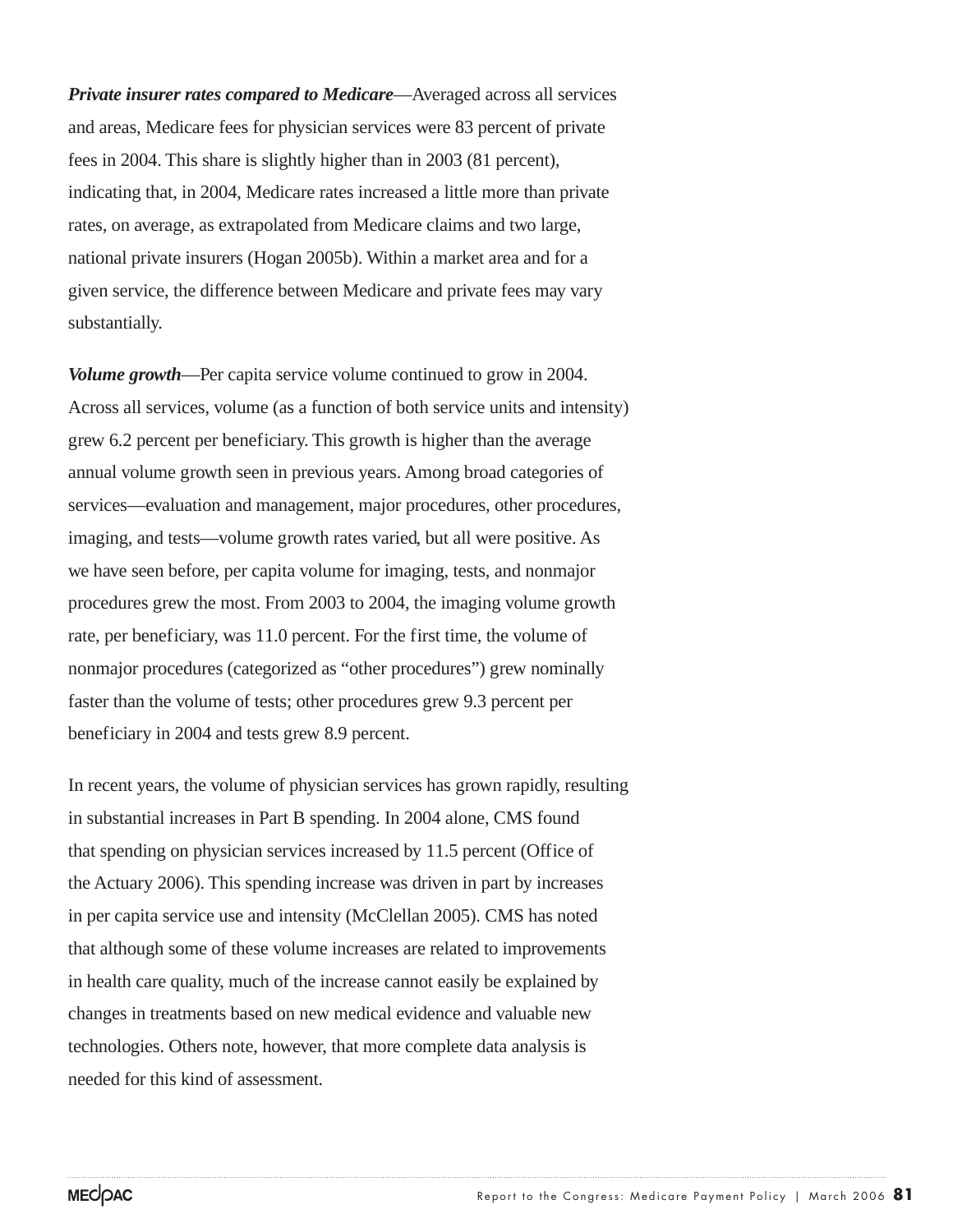*Ambulatory care quality*—Our claims analysis shows small improvements and overall stability in the quality of ambulatory care. We see increases in the share of beneficiaries receiving necessary ambulatory care and averting potentially avoidable hospitalizations. Further, for some medical conditions, we see improvements on outcome measures concurrent with improvements on process measures. Few measures indicated a worsening of care. However, in nearly half of the measures, less than two-thirds of beneficiaries received the indicated services.

*Input costs*—The Medicare Economic Index (MEI) forecasts that input prices for physician services will increase by 3.7 percent in 2007. (Because the MEI is revised quarterly, this estimate may change.) Although professional liability insurance (PLI) continues to be the fastest growing input cost, PLI premium increases have slowed in the past few years.  $\blacksquare$ 

**COMMISSIONER VOTES: YES 15 • NO 0 • NOT VOTING 0 • ABSENT 2**

**Recommendation 2B** *The Congress should update payments for physician services in 2007 by the projected change in input prices less the Commission's expectation for productivity growth.*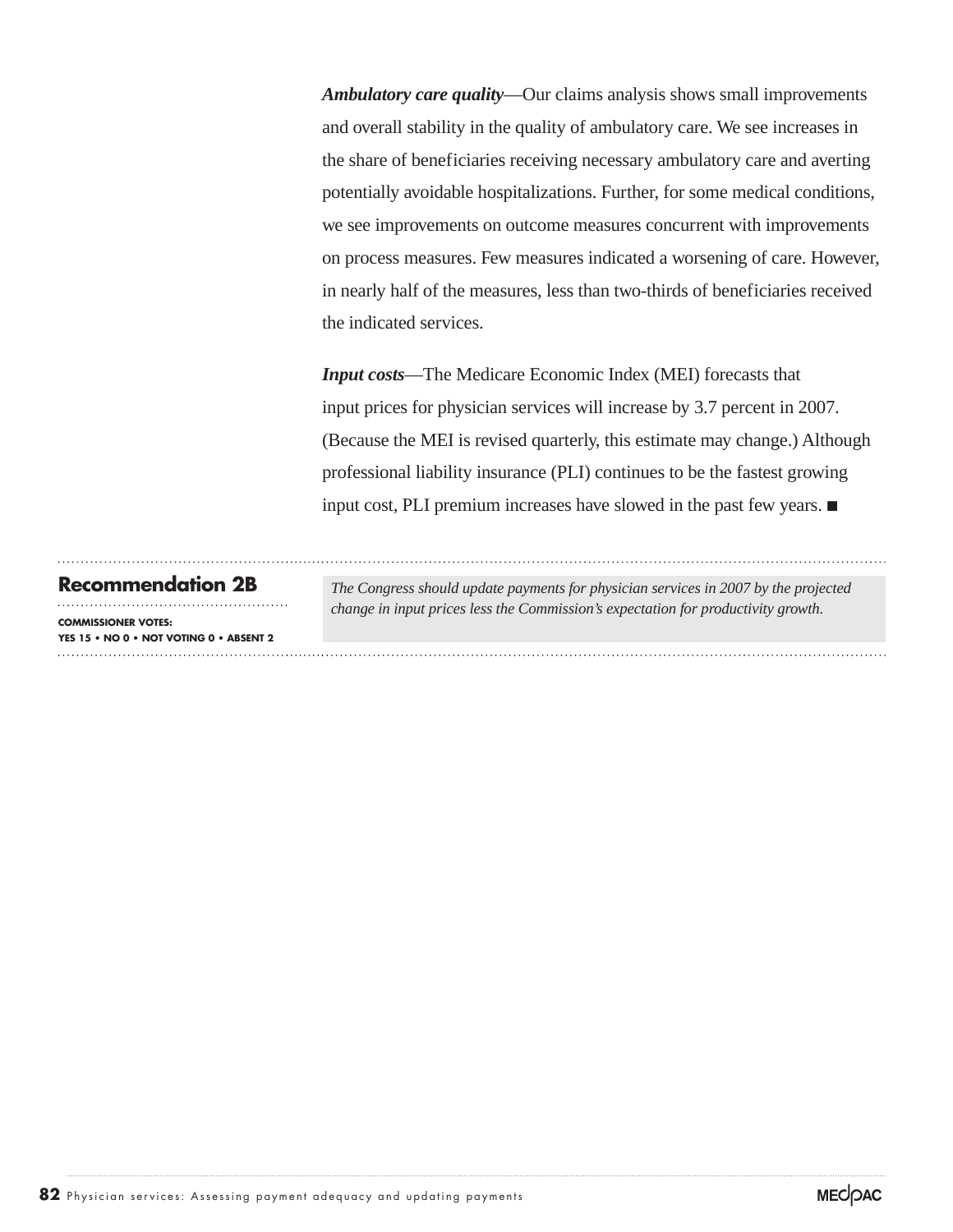# **Background**

Physician services include office visits, surgical procedures, and a broad range of other diagnostic and therapeutic services. These services are furnished in all settings, including physician offices, hospitals, ambulatory surgical centers, skilled nursing facilities and other postacute care settings, hospices, outpatient dialysis facilities, clinical laboratories, and beneficiary homes. Physician services are billed to Medicare Part B. Payments for these services (about \$54 billion in 2004) account for about 17 percent of total Medicare spending.

Medicare pays for physician services according to a fee schedule that lists services and their associated payment rates. The fee schedule assigns each service a set of three relative weights intended to reflect the resources needed to provide the service. These weights are adjusted for geographic differences in practice costs and multiplied by a dollar amount—the conversion factor—to determine payments. In general, Medicare updates payments for physician services by increasing or decreasing the conversion factor.

By law, these updates are subject to a formula called the sustainable growth rate (SGR). This formula ties physician payment updates to a number of factors, including growth in input costs, growth in fee-for-service (FFS) enrollment, and growth in the volume of physician services relative to growth in the national economy. Over the last several years, physician fees were slated to decrease according to the SGR. However, recent Acts of Congress overrode these cuts. The Medicare Prescription Drug, Improvement, and Modernization Act of 2003 (MMA) explicitly increased payments for all physician services through a 1.5 percent update to the conversion factor, additional fee increases, and bonus payments to certain physicians, particularly those in rural areas. $<sup>1</sup>$ </sup>

The Deficit Reduction Act of 2005 again overrides the SGR by averting a cut to the 2006 conversion factor. This Act did not increase payment rates; rather, it held them at 2005 levels. The SGR continues to call for substantial negative updates for 2007—the year for which we are making our recommendation—through at least 2011. The Commission does not support these impending fee cuts. We are concerned that such consecutive annual cuts would threaten beneficiary access to physician services over time, particularly those provided by primary care physicians. Also, the Commission has discussed several problems

associated with the SGR in Congressional testimonies (Hackbarth 2005a, Hackbarth 2005b) and Reports to the Congress (MedPAC 2005, MedPAC 2002). We consider the SGR formula a flawed, inequitable mechanism for volume control and plan to examine alternative approaches to it in the coming year.

In recommending an update for Medicare's payment for physician services in 2007, the Commission follows its usual two-step approach. We first analyze payment adequacy from the most currently available data and then assess the factors that will affect efficient providers' costs in the coming year.

### **Are current Medicare payments for physician services adequate?**

The Commission's framework for assessing payment adequacy for physician services relies on several indicators. We cannot look at financial performance directly because physicians are not required to report their costs to Medicare, as are other providers like hospitals. Instead, we consider other available indicators. We analyze information on beneficiary access to physician care, including beneficiary and physician survey information and physician supply data. We also compare Medicare's reimbursement levels with those of the private sector and examine changes in the volume of physician services. For the first time in our physician payment analysis, we examine changes in ambulatory care quality.

For the purposes of this analysis, we examine payments for physician services in the aggregate to determine general payment adequacy and update recommendations. Chapter 3 of this report analyzes the process for reviewing the relative value units (RVUs) assigned to services for physician work. This chapter considers ways to improve the review process so that it might better identify and correct misvalued physician services. In future work, the Commission intends to focus more closely on a number of other specific physician payment issues. For example, we plan to analyze the process for assigning practice expense values for fee schedule services. We will also be examining differences in practice costs among geographic areas to assess CMS's designated payment locality boundaries. Finally, as mentioned previously, our research agenda also includes an exploration of alternatives to the SGR formula.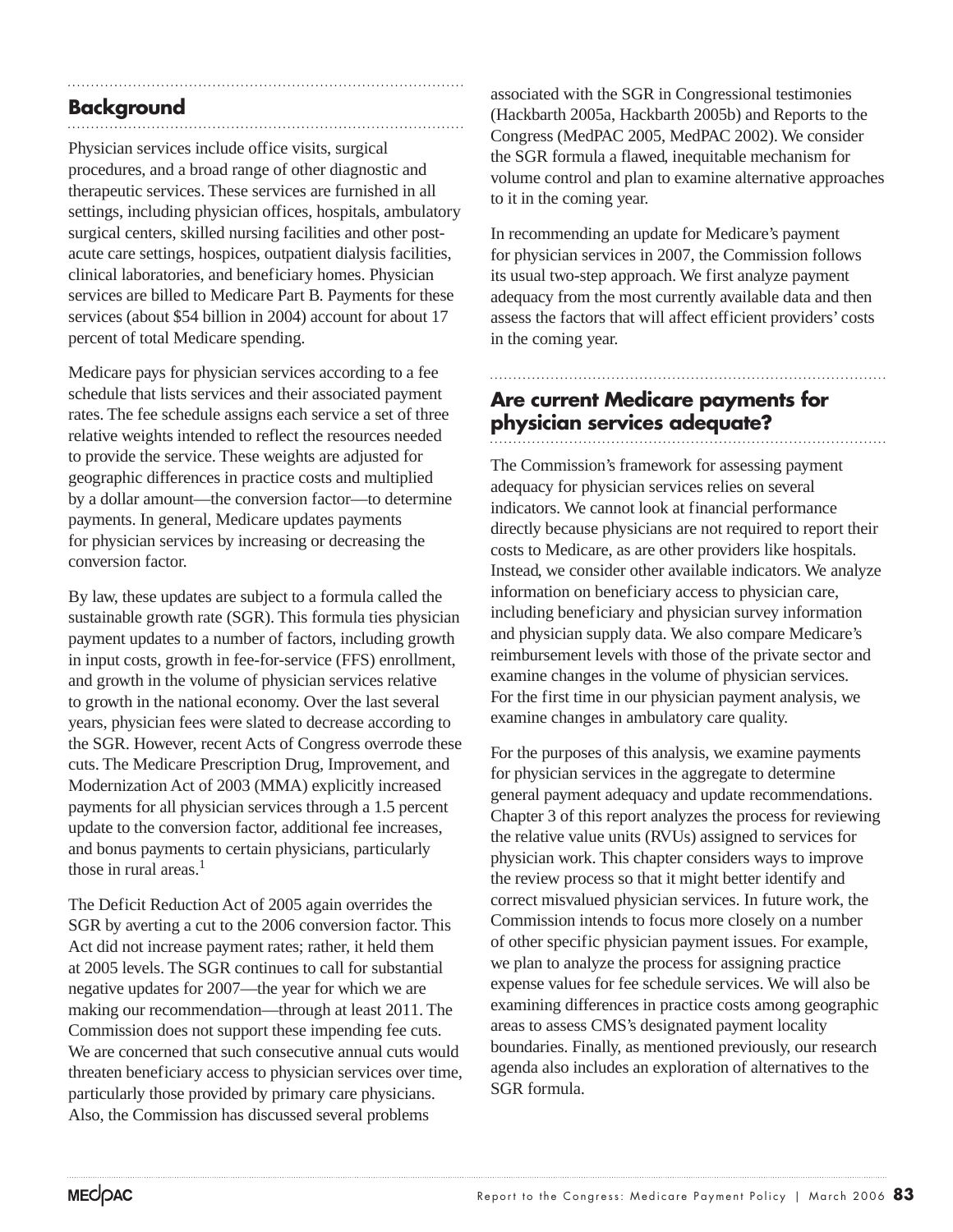### **Beneficiary access to physician services**

Physicians are often the most important link between Medicare beneficiaries and health care. Some 80 percent of noninstitutionalized beneficiaries report that a doctor's office or a doctor's clinic is their usual source of care (CMS 2003). Beneficiary access to physicians, therefore, is an important indicator of access to health care as well as payment adequacy.

To assess beneficiary access to physician services, this section examines results from surveys of beneficiaries and reviews data on physician supply and physician willingness to serve Medicare patients. By design, many of the surveys' questions rely on respondents' own views. For example, respondents use their own judgment when determining if they are able to schedule timely appointments. Subjective responses can be useful measures for tracking beneficiary experience and perceptions, particularly over time, but perceptions of concepts such as timeliness may vary across individuals and subpopulations.

Additionally, we have difficulty determining what the adequate level of access should be. Beneficiary judgment on access to physicians is made in an environment where the majority of beneficiaries have supplemental insurance against out-of-pocket liability. This coverage effectively lowers beneficiary costs for physician visits, thereby diminishing the ability for cost to temper demand. Some economists might argue that a payment policy goal of beneficiaries reporting little to no access problems is inefficient or unattainable. Even so, monitoring for changes in access, particularly among underserved populations, is crucially important for the Medicare program.

We find access measures most useful, therefore, when looking for trends across years. They help us observe changes in beneficiaries' access to physicians over time and supplement our analysis of payment adequacy. However, our access measures do not necessarily inform us on the quality or content of physician-patient encounters. Although we begin to examine some quality measures in this chapter through claims analyses, we need further research to evaluate beneficiary experiences during physician visits.

### **Beneficiary surveys on access to physicians**

Results from several surveys conducted from 2003 to 2005 show that beneficiary access to physicians appears to be steady, with the majority of beneficiaries reporting little

to no access problems. Most are able to schedule timely medical appointments and find new doctors, but small subsets of beneficiaries report access problems.

To obtain the most current access measures possible, the Commission sponsors a telephone survey. This survey was piloted in 2003. In our last two rounds—2004 and 2005—we surveyed both Medicare and privately insured individuals (age 50 to 64) to assess the extent to which any access problems, such as appointment scheduling, are unique to the Medicare population. (We were unable to distinguish FFS Medicare enrollees from those in Medicare Advantage in this survey.) As in the pilot year, the results from this telephone survey are weighted to be nationally representative with respect to basic demographic variables. We did not survey Medicare beneficiaries younger than age 65 due to sample-size limitations.

Most Medicare beneficiaries have one or more doctor appointments in a given year. Therefore, one access indicator we examine is beneficiaries' ability to schedule timely appointments. The 2005 survey found that most Medicare beneficiaries and privately insured people age 50 to 64 did not have to delay getting an appointment due to scheduling issues (Table 2B-1). Rates across the survey years have remained steady, with Medicare beneficiaries enjoying lower rates of scheduling delays. In 2005, among those who tried to schedule a routine-care appointment, 74 percent of Medicare beneficiaries and 67 percent of privately insured individuals reported that they never experienced delays. Two percent of Medicare beneficiaries and 3 percent of privately insured individuals reported always experiencing delays. As expected, for illness or injury, timely appointments were more common. Among those who scheduled an appointment for an illness or injury, 83 percent of Medicare beneficiaries and 75 percent of privately insured individuals said they never experienced a delay. Low shares of both groups reported frequent delays in getting an appointment for illness or injury.

Our survey also monitors beneficiaries' ability to find a new physician. Compared with the number who schedule doctor appointments, a considerably smaller number of beneficiaries look for a new physician during the year. Therefore, survey questions about problems finding a new doctor apply only to a small share of respondents (10 percent to 20 percent). With this small subset, the differences we see among years and between privately insured and Medicare respondents are not statistically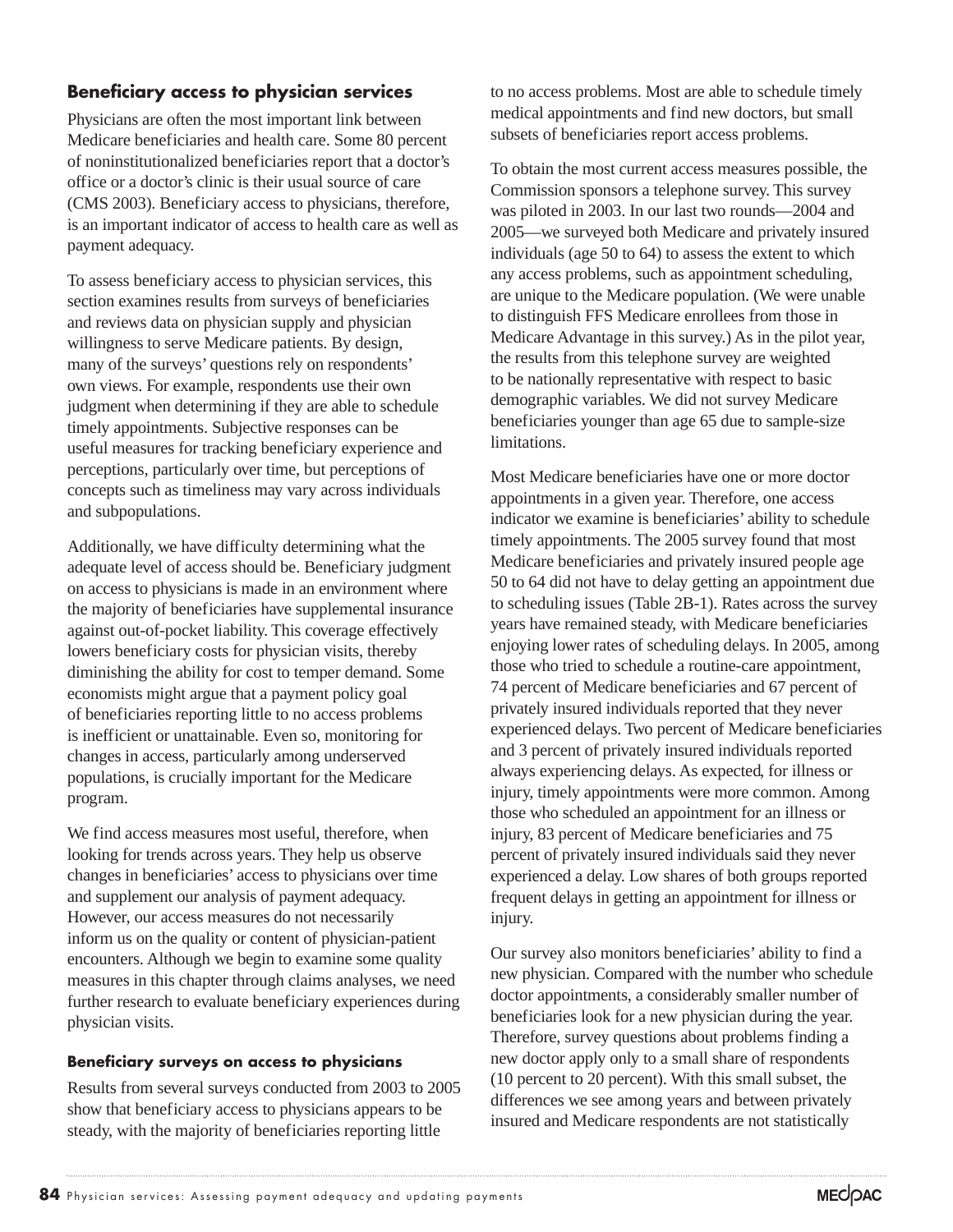**TABLE**

### Access to physicians is similar for Medicare beneficiaries and privately insured people

| 2003<br>2005<br>2004<br>2005<br>2004<br><b>Survey question</b><br>Unwanted delay in getting an appointment:<br>Among those who had an appointment, "How often did<br>you have to wait longer than you wanted, to get a doctor's<br>appointment?"<br>For routine care<br>71%<br>73%*<br>74%*<br>$66\%$ *<br>$67\%$ *<br>Never<br>21<br>$21*$<br>$26*$<br>25<br>Sometimes<br>21<br>3<br>Usually<br>3<br>5<br>5<br>4<br>5<br>$\overline{2}$<br>$\overline{2}$<br>3<br>3<br>Always<br>Standard error<br>(3.3)<br>(2.6)<br>(2.4)<br>(2.3)<br>(2.3)<br>For illness or injury<br>80%<br>83%*<br>83%*<br>$77\%$ *<br>75%*<br>Never<br>$19*$<br>16<br>$13*$<br>15<br>19<br>Sometimes<br>3<br>Usually<br>2<br>3<br>3<br>1<br>$\overline{2}$<br>2<br>$\overline{2}$<br>Always<br>$\mathbf{1}$<br>1<br>Standard error<br>(3.5)<br>(2.7)<br>(2.6)<br>(2.5)<br>(2.4)<br>Getting a new physician:<br>Among those who tried to get an appointment with a new<br>primary care physician or a specialist, "How much of a<br>problem was it finding a primary care doctor/specialist who<br>would treat you? Was it"<br>Primary care physician<br>75%<br>73%<br>75%<br>No problem<br>77%<br>75%<br>18<br>12<br>15<br>Small problem<br>11<br>16<br>$\overline{7}$<br>11<br>13<br>9<br>Big problem<br>13<br>Standard error<br>(8.6)<br>(7.4)<br>(11.2)<br>(8.5)<br>(6.9)<br><b>Specialist</b><br>85%<br>83%<br>No problem<br>89%<br>89%<br>86%<br>5<br>8<br>Small problem<br>8<br>6<br>7<br>5<br>5<br>$\sqrt{5}$<br>8<br>$\boldsymbol{6}$<br>Big problem<br>Standard error<br>(7.7)<br>(7.0)<br>(5.8)<br>(5.1)<br>(4.8)<br>Not accessing a doctor for medical reasons:<br>"In the past year, do you think you should have seen a doctor<br>7%<br>$6\%*$<br>$7\%$ *<br>for a medical problem, but did not?"<br>$11\%$ *<br>$12\%*$ | <b>Medicare</b><br>(Age 65 and older) |  |  | <b>Private insurance</b><br>(Age 50-64) |  |
|--------------------------------------------------------------------------------------------------------------------------------------------------------------------------------------------------------------------------------------------------------------------------------------------------------------------------------------------------------------------------------------------------------------------------------------------------------------------------------------------------------------------------------------------------------------------------------------------------------------------------------------------------------------------------------------------------------------------------------------------------------------------------------------------------------------------------------------------------------------------------------------------------------------------------------------------------------------------------------------------------------------------------------------------------------------------------------------------------------------------------------------------------------------------------------------------------------------------------------------------------------------------------------------------------------------------------------------------------------------------------------------------------------------------------------------------------------------------------------------------------------------------------------------------------------------------------------------------------------------------------------------------------------------------------------------------------------------------------------------------------------------------------------------------------------------|---------------------------------------|--|--|-----------------------------------------|--|
|                                                                                                                                                                                                                                                                                                                                                                                                                                                                                                                                                                                                                                                                                                                                                                                                                                                                                                                                                                                                                                                                                                                                                                                                                                                                                                                                                                                                                                                                                                                                                                                                                                                                                                                                                                                                              |                                       |  |  |                                         |  |
|                                                                                                                                                                                                                                                                                                                                                                                                                                                                                                                                                                                                                                                                                                                                                                                                                                                                                                                                                                                                                                                                                                                                                                                                                                                                                                                                                                                                                                                                                                                                                                                                                                                                                                                                                                                                              |                                       |  |  |                                         |  |
|                                                                                                                                                                                                                                                                                                                                                                                                                                                                                                                                                                                                                                                                                                                                                                                                                                                                                                                                                                                                                                                                                                                                                                                                                                                                                                                                                                                                                                                                                                                                                                                                                                                                                                                                                                                                              |                                       |  |  |                                         |  |
|                                                                                                                                                                                                                                                                                                                                                                                                                                                                                                                                                                                                                                                                                                                                                                                                                                                                                                                                                                                                                                                                                                                                                                                                                                                                                                                                                                                                                                                                                                                                                                                                                                                                                                                                                                                                              |                                       |  |  |                                         |  |
|                                                                                                                                                                                                                                                                                                                                                                                                                                                                                                                                                                                                                                                                                                                                                                                                                                                                                                                                                                                                                                                                                                                                                                                                                                                                                                                                                                                                                                                                                                                                                                                                                                                                                                                                                                                                              |                                       |  |  |                                         |  |
|                                                                                                                                                                                                                                                                                                                                                                                                                                                                                                                                                                                                                                                                                                                                                                                                                                                                                                                                                                                                                                                                                                                                                                                                                                                                                                                                                                                                                                                                                                                                                                                                                                                                                                                                                                                                              |                                       |  |  |                                         |  |
|                                                                                                                                                                                                                                                                                                                                                                                                                                                                                                                                                                                                                                                                                                                                                                                                                                                                                                                                                                                                                                                                                                                                                                                                                                                                                                                                                                                                                                                                                                                                                                                                                                                                                                                                                                                                              |                                       |  |  |                                         |  |
|                                                                                                                                                                                                                                                                                                                                                                                                                                                                                                                                                                                                                                                                                                                                                                                                                                                                                                                                                                                                                                                                                                                                                                                                                                                                                                                                                                                                                                                                                                                                                                                                                                                                                                                                                                                                              |                                       |  |  |                                         |  |
|                                                                                                                                                                                                                                                                                                                                                                                                                                                                                                                                                                                                                                                                                                                                                                                                                                                                                                                                                                                                                                                                                                                                                                                                                                                                                                                                                                                                                                                                                                                                                                                                                                                                                                                                                                                                              |                                       |  |  |                                         |  |
|                                                                                                                                                                                                                                                                                                                                                                                                                                                                                                                                                                                                                                                                                                                                                                                                                                                                                                                                                                                                                                                                                                                                                                                                                                                                                                                                                                                                                                                                                                                                                                                                                                                                                                                                                                                                              |                                       |  |  |                                         |  |
|                                                                                                                                                                                                                                                                                                                                                                                                                                                                                                                                                                                                                                                                                                                                                                                                                                                                                                                                                                                                                                                                                                                                                                                                                                                                                                                                                                                                                                                                                                                                                                                                                                                                                                                                                                                                              |                                       |  |  |                                         |  |
|                                                                                                                                                                                                                                                                                                                                                                                                                                                                                                                                                                                                                                                                                                                                                                                                                                                                                                                                                                                                                                                                                                                                                                                                                                                                                                                                                                                                                                                                                                                                                                                                                                                                                                                                                                                                              |                                       |  |  |                                         |  |
|                                                                                                                                                                                                                                                                                                                                                                                                                                                                                                                                                                                                                                                                                                                                                                                                                                                                                                                                                                                                                                                                                                                                                                                                                                                                                                                                                                                                                                                                                                                                                                                                                                                                                                                                                                                                              |                                       |  |  |                                         |  |
|                                                                                                                                                                                                                                                                                                                                                                                                                                                                                                                                                                                                                                                                                                                                                                                                                                                                                                                                                                                                                                                                                                                                                                                                                                                                                                                                                                                                                                                                                                                                                                                                                                                                                                                                                                                                              |                                       |  |  |                                         |  |
|                                                                                                                                                                                                                                                                                                                                                                                                                                                                                                                                                                                                                                                                                                                                                                                                                                                                                                                                                                                                                                                                                                                                                                                                                                                                                                                                                                                                                                                                                                                                                                                                                                                                                                                                                                                                              |                                       |  |  |                                         |  |
|                                                                                                                                                                                                                                                                                                                                                                                                                                                                                                                                                                                                                                                                                                                                                                                                                                                                                                                                                                                                                                                                                                                                                                                                                                                                                                                                                                                                                                                                                                                                                                                                                                                                                                                                                                                                              |                                       |  |  |                                         |  |
|                                                                                                                                                                                                                                                                                                                                                                                                                                                                                                                                                                                                                                                                                                                                                                                                                                                                                                                                                                                                                                                                                                                                                                                                                                                                                                                                                                                                                                                                                                                                                                                                                                                                                                                                                                                                              |                                       |  |  |                                         |  |
|                                                                                                                                                                                                                                                                                                                                                                                                                                                                                                                                                                                                                                                                                                                                                                                                                                                                                                                                                                                                                                                                                                                                                                                                                                                                                                                                                                                                                                                                                                                                                                                                                                                                                                                                                                                                              |                                       |  |  |                                         |  |
|                                                                                                                                                                                                                                                                                                                                                                                                                                                                                                                                                                                                                                                                                                                                                                                                                                                                                                                                                                                                                                                                                                                                                                                                                                                                                                                                                                                                                                                                                                                                                                                                                                                                                                                                                                                                              |                                       |  |  |                                         |  |
|                                                                                                                                                                                                                                                                                                                                                                                                                                                                                                                                                                                                                                                                                                                                                                                                                                                                                                                                                                                                                                                                                                                                                                                                                                                                                                                                                                                                                                                                                                                                                                                                                                                                                                                                                                                                              |                                       |  |  |                                         |  |
|                                                                                                                                                                                                                                                                                                                                                                                                                                                                                                                                                                                                                                                                                                                                                                                                                                                                                                                                                                                                                                                                                                                                                                                                                                                                                                                                                                                                                                                                                                                                                                                                                                                                                                                                                                                                              |                                       |  |  |                                         |  |
|                                                                                                                                                                                                                                                                                                                                                                                                                                                                                                                                                                                                                                                                                                                                                                                                                                                                                                                                                                                                                                                                                                                                                                                                                                                                                                                                                                                                                                                                                                                                                                                                                                                                                                                                                                                                              |                                       |  |  |                                         |  |
|                                                                                                                                                                                                                                                                                                                                                                                                                                                                                                                                                                                                                                                                                                                                                                                                                                                                                                                                                                                                                                                                                                                                                                                                                                                                                                                                                                                                                                                                                                                                                                                                                                                                                                                                                                                                              |                                       |  |  |                                         |  |
|                                                                                                                                                                                                                                                                                                                                                                                                                                                                                                                                                                                                                                                                                                                                                                                                                                                                                                                                                                                                                                                                                                                                                                                                                                                                                                                                                                                                                                                                                                                                                                                                                                                                                                                                                                                                              |                                       |  |  |                                         |  |
|                                                                                                                                                                                                                                                                                                                                                                                                                                                                                                                                                                                                                                                                                                                                                                                                                                                                                                                                                                                                                                                                                                                                                                                                                                                                                                                                                                                                                                                                                                                                                                                                                                                                                                                                                                                                              |                                       |  |  |                                         |  |
|                                                                                                                                                                                                                                                                                                                                                                                                                                                                                                                                                                                                                                                                                                                                                                                                                                                                                                                                                                                                                                                                                                                                                                                                                                                                                                                                                                                                                                                                                                                                                                                                                                                                                                                                                                                                              |                                       |  |  |                                         |  |
|                                                                                                                                                                                                                                                                                                                                                                                                                                                                                                                                                                                                                                                                                                                                                                                                                                                                                                                                                                                                                                                                                                                                                                                                                                                                                                                                                                                                                                                                                                                                                                                                                                                                                                                                                                                                              |                                       |  |  |                                         |  |
|                                                                                                                                                                                                                                                                                                                                                                                                                                                                                                                                                                                                                                                                                                                                                                                                                                                                                                                                                                                                                                                                                                                                                                                                                                                                                                                                                                                                                                                                                                                                                                                                                                                                                                                                                                                                              |                                       |  |  |                                         |  |
|                                                                                                                                                                                                                                                                                                                                                                                                                                                                                                                                                                                                                                                                                                                                                                                                                                                                                                                                                                                                                                                                                                                                                                                                                                                                                                                                                                                                                                                                                                                                                                                                                                                                                                                                                                                                              |                                       |  |  |                                         |  |
|                                                                                                                                                                                                                                                                                                                                                                                                                                                                                                                                                                                                                                                                                                                                                                                                                                                                                                                                                                                                                                                                                                                                                                                                                                                                                                                                                                                                                                                                                                                                                                                                                                                                                                                                                                                                              |                                       |  |  |                                         |  |
|                                                                                                                                                                                                                                                                                                                                                                                                                                                                                                                                                                                                                                                                                                                                                                                                                                                                                                                                                                                                                                                                                                                                                                                                                                                                                                                                                                                                                                                                                                                                                                                                                                                                                                                                                                                                              |                                       |  |  |                                         |  |
|                                                                                                                                                                                                                                                                                                                                                                                                                                                                                                                                                                                                                                                                                                                                                                                                                                                                                                                                                                                                                                                                                                                                                                                                                                                                                                                                                                                                                                                                                                                                                                                                                                                                                                                                                                                                              |                                       |  |  |                                         |  |
|                                                                                                                                                                                                                                                                                                                                                                                                                                                                                                                                                                                                                                                                                                                                                                                                                                                                                                                                                                                                                                                                                                                                                                                                                                                                                                                                                                                                                                                                                                                                                                                                                                                                                                                                                                                                              |                                       |  |  |                                         |  |
|                                                                                                                                                                                                                                                                                                                                                                                                                                                                                                                                                                                                                                                                                                                                                                                                                                                                                                                                                                                                                                                                                                                                                                                                                                                                                                                                                                                                                                                                                                                                                                                                                                                                                                                                                                                                              |                                       |  |  |                                         |  |
|                                                                                                                                                                                                                                                                                                                                                                                                                                                                                                                                                                                                                                                                                                                                                                                                                                                                                                                                                                                                                                                                                                                                                                                                                                                                                                                                                                                                                                                                                                                                                                                                                                                                                                                                                                                                              |                                       |  |  |                                         |  |
| Standard error<br>(3.0)<br>(2.2)<br>(2.2)<br>(2.2)<br>(2.2)                                                                                                                                                                                                                                                                                                                                                                                                                                                                                                                                                                                                                                                                                                                                                                                                                                                                                                                                                                                                                                                                                                                                                                                                                                                                                                                                                                                                                                                                                                                                                                                                                                                                                                                                                  |                                       |  |  |                                         |  |

Note: Numbers may not sum to 100 percent due to rounding. Missing responses are not presented. For the 2003 survey, n=1,040 Medicare beneficiaries; for the 2004 survey, n=4,122 (2,087 Medicare, 2,035 privately insured); for the 2005 survey, n=4,021 (2,012 Medicare, 2,009 privately insured). For each survey question, the difference between 2003, 2004, or 2005 is not statistically significant among the same sample population, at a 95% confidence level. \*Indicates a statistically significant difference between the Medicare and privately insured populations in the same study year, at a 95% confidence level.

Source: MedPAC-sponsored telephone surveys, conducted September–October 2003, August–September 2004, and August–September 2005.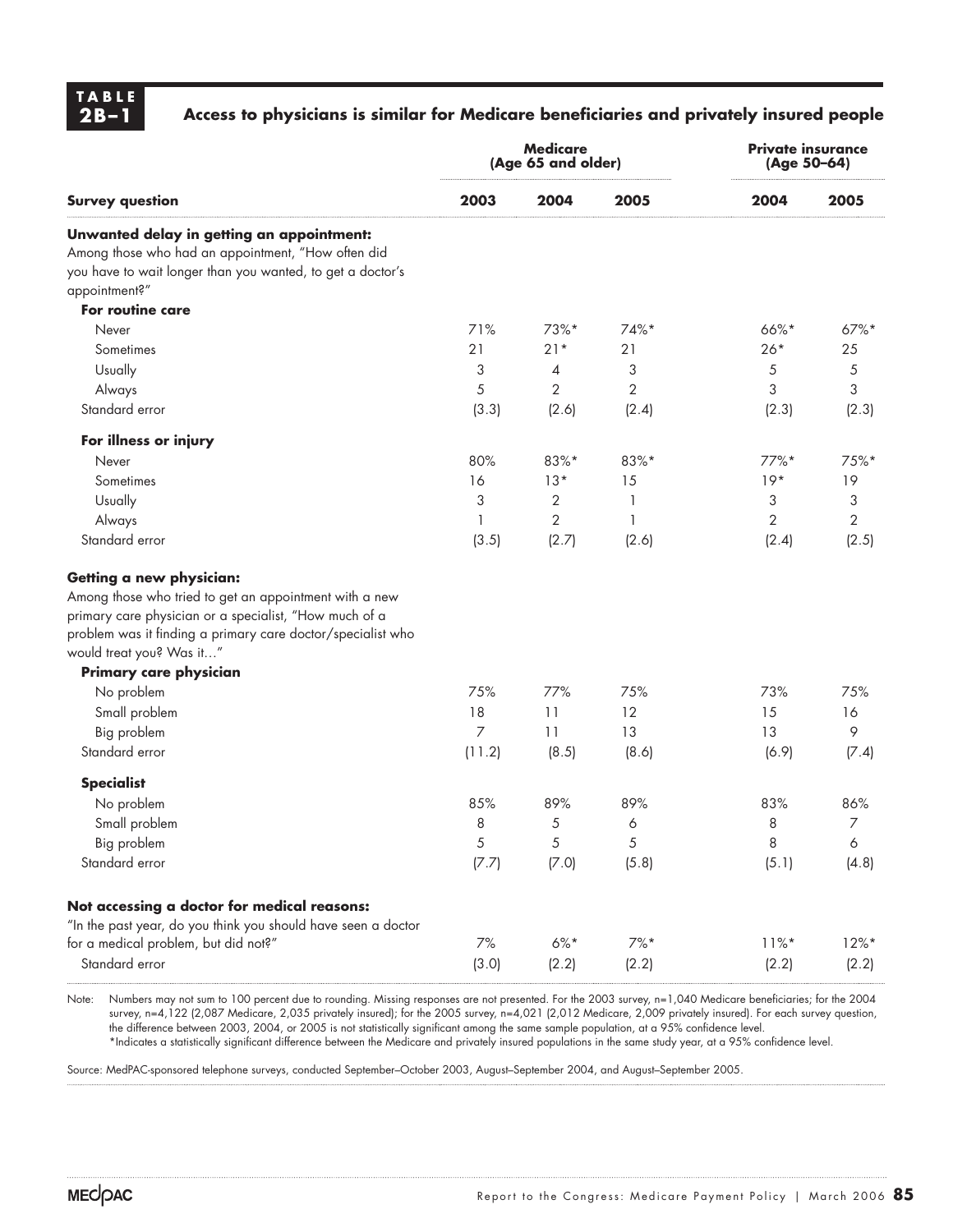significant. Table 2B-1 (p. 85) lists standard errors to provide more statistical information on the sample response rates for each question. (A standard error of 3.0, for example, indicates that the sample response rates could differ from the true response rate by  $+/- 3$  percent at a 95 percent confidence interval.)

In our sample, 75 percent of people—both Medicare beneficiaries and privately insured individuals—who were looking for a new primary care physician reported that they experienced no problems. Although access appears good for most, some concerns are worth noting. Among the subset of people who reported any problems, Medicare beneficiaries were somewhat more likely, in our 2005 sample, to characterize their problem as big (versus small) than their privately insured counterparts. Also, the share of Medicare beneficiaries indicating that they experienced big problems accessing a primary care physician grew in both the 2004 and 2005 samples. These trends in our samples, however, may not generalize to the actual population because of data limitations in the small share of people looking for new doctors and the even smaller share reporting problems. $<sup>2</sup>$  Nevertheless, these</sup> trends are important to monitor. Some subpopulations of beneficiaries may be experiencing more difficulty accessing primary care physicians in recent years, and to a greater degree than privately insured individuals. Additional data are needed, however, to draw this conclusion.

We found that access to new specialists in our sample was generally better than access to new primary care physicians; 95 percent of Medicare beneficiaries and 93 percent of privately insured individuals looking for a new specialist reported either no problem or only a small problem accessing specialists. Statistically, this difference in our sample between Medicare beneficiaries and privately insured people is not large enough to be considered significant.

Our survey asked a follow-up question to those beneficiaries who indicated that they had a problem (big or small) finding a new physician (specialist or primary care physician or both). This question asked if anyone from the doctor's office told them that their problem finding a doctor was because they were covered by Medicare. Roughly one-quarter of these beneficiaries stated "yes" to this question in 2005. Although this share amounts to less than 1 percent of the entire Medicare sample, the Commission will continue to track this question closely

in future surveys, and perhaps develop additional survey questions to gain more insights.

Another measure of access to physicians examines reasons respondents give for not seeing a physician for their medical problems. Similar to previous years, Medicare beneficiaries report better access than privately insured people on this measure, and the difference between the two is statistically significant. The 2005 survey found that 7 percent of Medicare beneficiaries and 12 percent of privately insured individuals said they think they should have seen a doctor for a medical problem in the past year, but did not. Within this small subset, physician availability issues (appointment time, finding a doctor) were listed as the problem by just 11 percent of the Medicare beneficiaries and 8 percent of the privately insured people. The remaining reasons given by individuals in this subset included cost, procrastination, and low perceived seriousness of the problem (at the time of the illness).

The Center for Studying Health System Change (HSC) also compares access to physician services for Medicare beneficiaries and privately insured people age 50 to 64. Their survey is somewhat larger, but their most recent results are from 2003 (Trude and Ginsburg 2005). Comparing 2001 to 2003, their survey showed parallel trends on access measures for Medicare beneficiaries and privately insured individuals. Approximately 10 percent of Medicare beneficiaries and 17 percent of privately insured individuals reported delaying or not getting care in 2003. Compared to 2001, both rates improved in 2003. Regarding delays in scheduling appointments, both Medicare and privately insured people waited a little longer to get appointments in 2003 than in 2001. Also, in both years, fewer Medicare beneficiaries reported dissatisfaction with their choice of physician, compared with the privately insured sample, but the differences were not large and the rates were fairly stable for both. The parallel movement of these indicators suggests that other factors, such as local health system developments, may influence beneficiary access as much or more than Medicare payment levels.

An even larger beneficiary survey, the Consumer Assessment of Health Plans Survey for Medicare fee-forservice (CAHPS–FFS), includes two questions related to beneficiary access to physicians: one on access to specialists and the other on appointment scheduling for routine care. Sponsored by CMS, the CAHPS–FFS survey is conducted annually, primarily by mail. It samples between 100,000 and 120,000 beneficiaries, including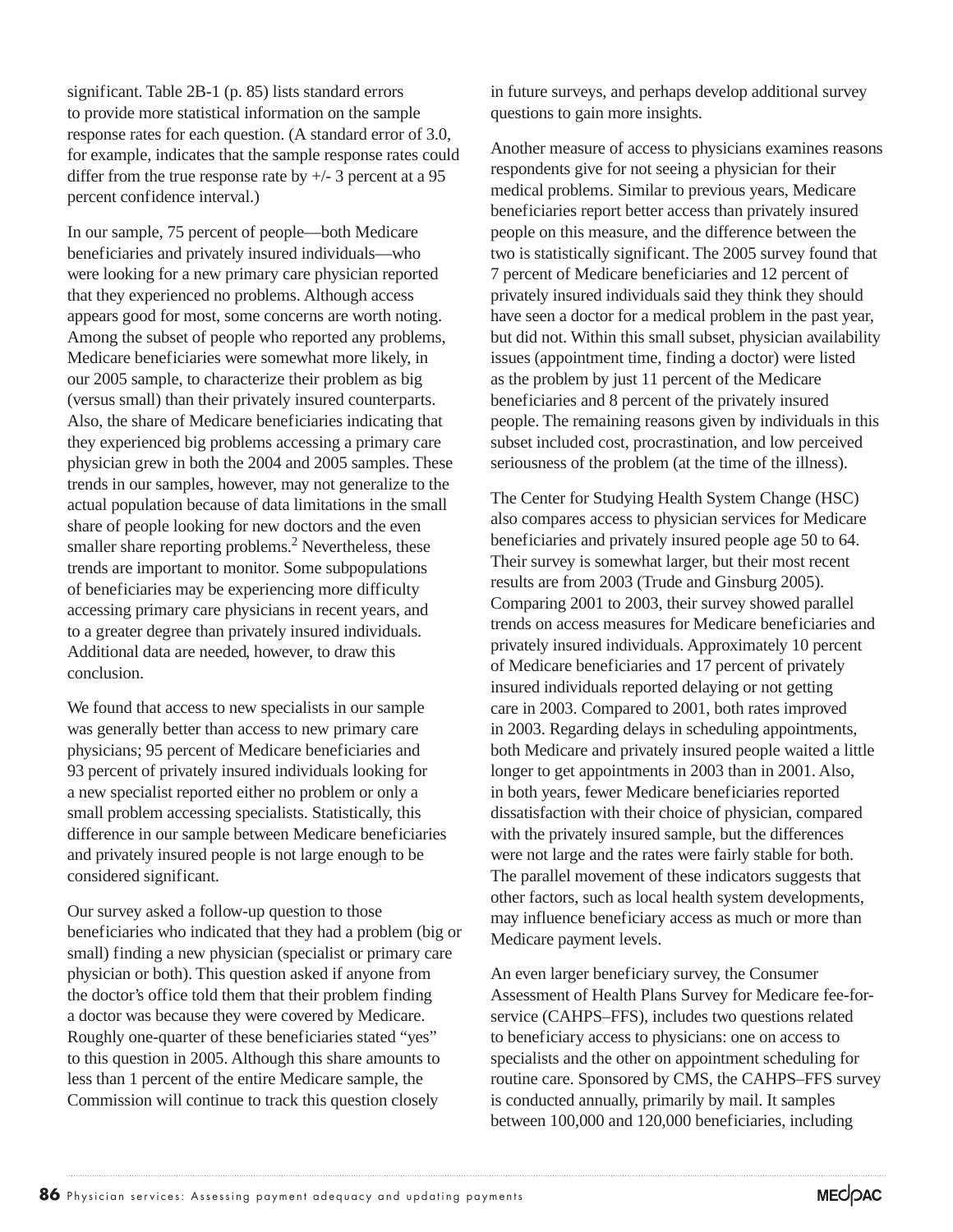**TABLE**

### **2B–2 Most beneficiaries report little to no problem accessing specialty and routine care**

| <b>Survey question</b>                                                                                                        | 2000  | 2001  | 2002  | 2003  | 2004        |
|-------------------------------------------------------------------------------------------------------------------------------|-------|-------|-------|-------|-------------|
| Within the past 6 months                                                                                                      |       |       |       |       |             |
| If you or your doctor thought you needed to see a specialist, how much of<br>a problem, if any, was it to see the specialist? |       |       |       |       |             |
| No problem or small problem                                                                                                   | 93.6% | 94.8% | 94.3% | 94.5% | $9.5.2\%$ * |
| Big problem                                                                                                                   | 6.4   | 5.2   | 5.7   | 5.5   | $4.8*$      |
| If you made an appointment for regular or routine care, how often did                                                         |       |       |       |       |             |
| you get an appointment as soon as you wanted?                                                                                 |       |       |       |       |             |
| Always or usually                                                                                                             | 92.5  | 92.1  | 90.3  | 91.5  | $91.4*$     |
| Sometimes                                                                                                                     | 6.4   | 6.7   | 7.9   | 6.8   | $7.0*$      |
| Never                                                                                                                         | 1.2   | 1.2   | 1.8   | 1.6   | $1.7*$      |

Note: Numbers may not sum to 100 percent due to rounding. n>100,000.

\*Indicates a statistically significant change between 2003 and 2004, at a 95% confidence level.

Source: MedPAC analysis of 2000–2004 Consumer Assessment of Health Plans Survey (CAHPS) data for fee-for-service Medicare from CMS.

community-dwelling, institutionalized, and disabled individuals. It asks an assortment of questions related to health care services FFS beneficiaries receive. The data from this survey go up to 2004 and are not as recent as the data we have from the MedPAC-sponsored telephone survey discussed earlier.

Results from the CAHPS–FFS survey also show that the large majority of Medicare beneficiaries report good access to physicians—consistent with responses from the MedPAC-sponsored telephone survey. Specifically, nearly 95 percent of beneficiaries reported either no problem or small problems accessing a specialist (Table 2B-2). Also, the majority of beneficiaries reported being able to schedule timely appointments for routine care either always or usually. These rates have remained stable over the last several years. Further analysis of the CAHPS–FFS reveals that older beneficiaries (age 85 and older) were least likely to report big problems finding a specialist or getting an appointment. These patients may be more likely than younger patients to have long-established physicianpatient relationships.

CMS has sponsored another survey—the Targeted Beneficiary Survey (TBS)—devoted specifically to beneficiary access to physicians in 11 market areas suspected of access problems (Lake et al. 2005). This survey was conducted in 2003 and 2004. These 11 selected areas were chosen based on relatively high rates of physician access problems reported on the 2001 CAHPS–

FFS and in other CMS monitoring activities on physician access.3

The TBS found that even in these selected areas, only a small percentage of beneficiaries had access problems attributed to physicians not taking new Medicare patients. The rates of access problems did not change between 2003 and 2004. In both years, the study showed that certain subgroups in these markets were more likely to experience access problems.

Specifically, the TBS found that in both 2003 and 2004, more than 90 percent of beneficiaries within these 11 markets reported either no problem or a small problem "getting a personal doctor they were happy with since joining Medicare." Similarly, among those needing a specialist, more than 90 percent reported either no problem or a small problem seeing one in the past six months. Among beneficiaries seeking routine care appointments in 2004, 79 percent reported that they always got an appointment as soon as they wanted (a slightly higher percentage than in 2003), and another 14 percent said they usually got an appointment as soon as they wanted. Among those seeking urgent care in the 2004 survey, 84 percent reported that they always received care as soon as they wanted, and another 9 percent said they usually received care as soon as they wanted. (Note that this urgent-care measure does not distinguish site of care, such as a doctor's office or a hospital emergency room.)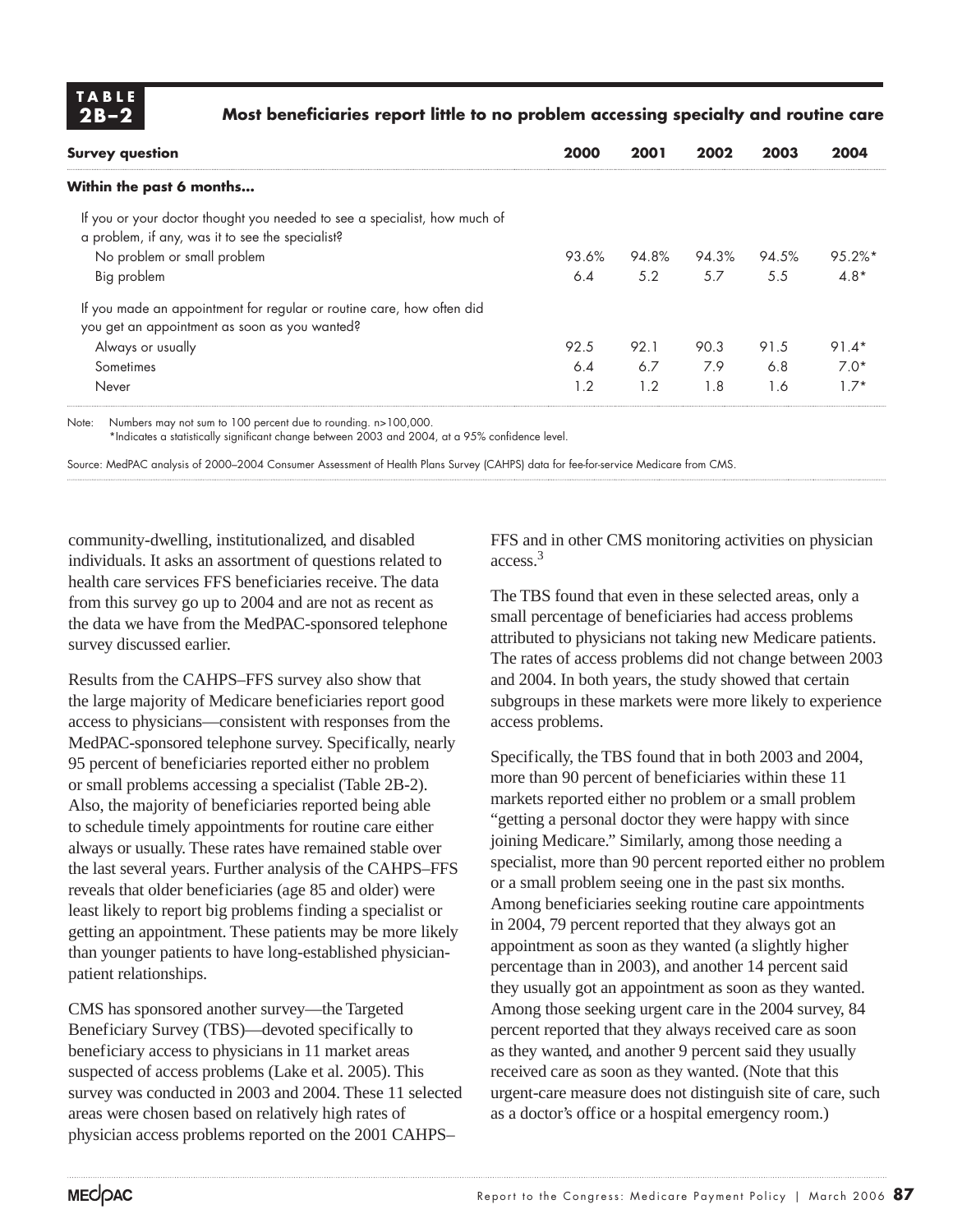### **Number of physicians billing Medicare is increasing steadily, 1999–2004**

|                                    | Number of Medicare patients in caseload |           |            |            |  |
|------------------------------------|-----------------------------------------|-----------|------------|------------|--|
|                                    | $\geq$ 15                               | $\geq 50$ | $\geq 100$ | $\geq$ 200 |  |
| <b>Number of physicians</b>        |                                         |           |            |            |  |
| 1999                               | 432,355                                 | 386,720   | 338,344    | 261,218    |  |
| 2000                               | 444,187                                 | 398,905   | 351,012    | 274,059    |  |
| 2001                               | 457,292                                 | 411,424   | 364,023    | 286,862    |  |
| 2002                               | 466,299                                 | 419,269   | 370,144    | 291,593    |  |
| 2003                               | 470,213                                 | 424,684   | 374,721    | 292,183    |  |
| 2004                               | 483,945                                 | 440,462   | 393,730    | 315,398    |  |
| Percent growth, 1999-2004          | 11.9%                                   | 13.9%     | 16.4%      | 20.7%      |  |
| Physicians per 1,000 beneficiaries |                                         |           |            |            |  |
| 1999                               | 11.7                                    | 10.4      | 9.1        | 7.1        |  |
| 2000                               | 11.9                                    | 10.7      | 9.4        | 7.3        |  |
| 2001                               | 12.1                                    | 10.9      | 9.7        | 7.6        |  |
| 2002                               | 12.3                                    | 11.0      | 9.8        | 7.7        |  |
| 2003                               | 12.3                                    | 11.1      | 9.8        | 7.6        |  |
| 2004                               | 12.5                                    | 11.3      | 10.1       | 8.1        |  |

Note: Calculations include physicians (allopathic and osteopathic). Nurse practitioners, physician assistants, psychologists, and other health care professionals are not included in these calculations. To calculate the ratios, Part B enrollment is used, which includes beneficiaries in fee-for-service Medicare and Medicare Advantage, on the assumption that physicians are providing services to both types of beneficiaries. To calculate physicians' Medicare caseload size, only fee-for-service beneficiaries are included.

Source: MedPAC analysis of Health Care Information System, 1999–2004, from CMS.

Transitioning beneficiaries—those new to a market area, new to Medicare, or recently disenrolled from a Medicare Advantage plan—had slightly higher rates of reported problems seeing a specialist and "getting a personal doctor they were happy with since joining Medicare." The rates of reported difficulty getting timely routine appointments or urgent care were similar to those of the other Medicare FFS beneficiaries in the survey.

In both 2003 and 2004, 93 percent of beneficiaries surveyed on the TBS said the ease of seeing a doctor in the past year had either stayed the same or gotten easier. Among those who reported problems accessing physicians, 4 percent or fewer said that the problems they experienced were due to physicians not taking Medicare patients or not taking assignment. Other reasons beneficiaries gave for access problems included: the doctor was not taking any new patients, they did not like the doctor, and transportation issues.

Previous research on access to physician services in 2002 and 2003 assesses changes in access related to the 5.4 percent fee reduction in 2002 (Trude and Ginsburg 2005, MedPAC 2003). Most survey data show little to no change in access to care in 2002 and 2003, but the cut was in place for only one year.<sup>4</sup> The prospect of multiple years of fee cuts in current law makes comparison with 2002 difficult. Beneficiary access to physician services would likely be negatively affected by multiple consecutive years of payment cuts.

### **Changes in the supply of physicians**

Our analysis of Medicare FFS claims data shows that the number of physicians providing services to Medicare beneficiaries has more than kept pace with growth in the beneficiary population in recent years. To analyze physician supply, we examined Medicare claims data, physician survey results, and other published articles and information on physician supply.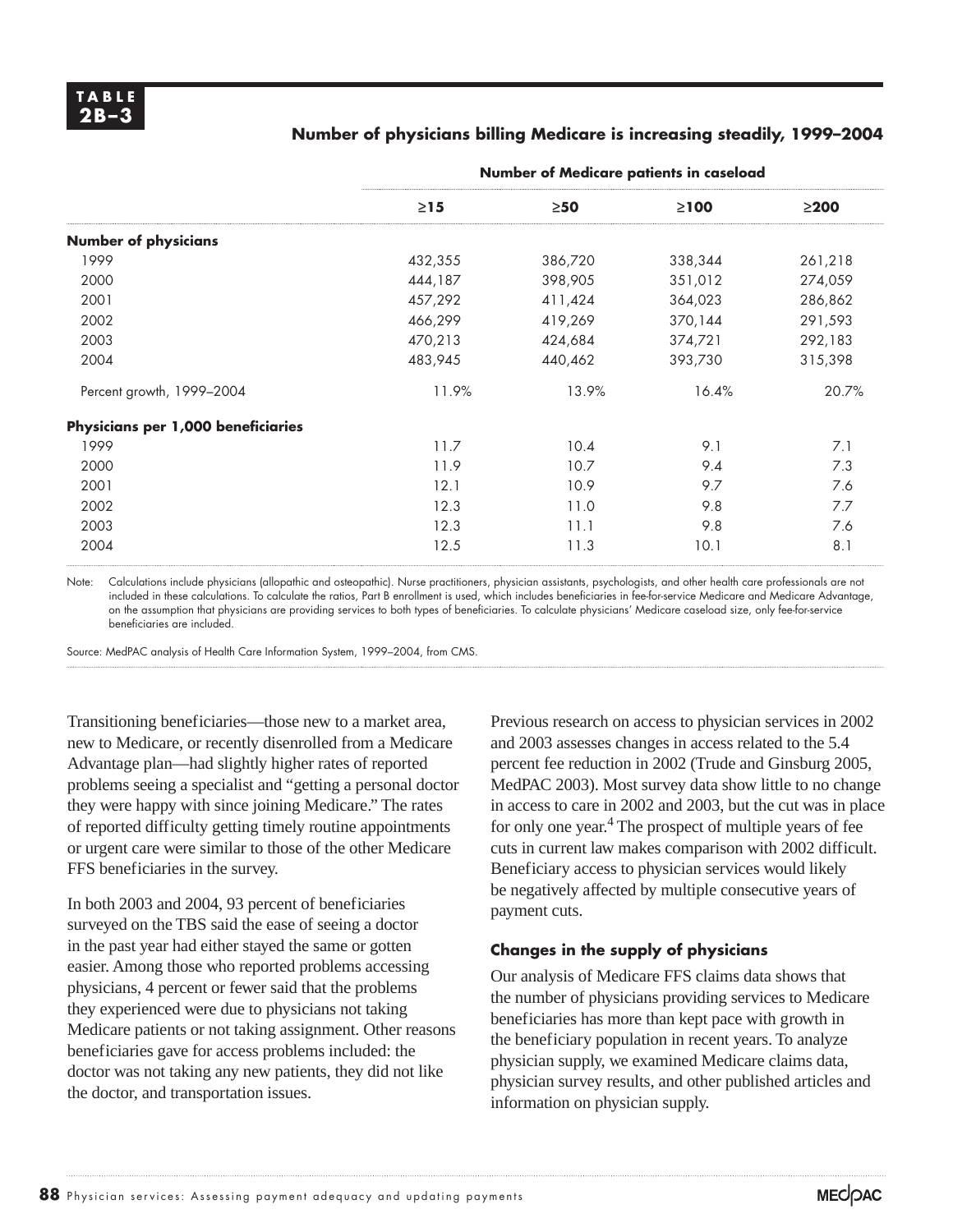Comparing growth in the number of physicians with growth in the Medicare population, we see that from 1999 to 2004, the number of physicians who billed Medicare grew faster than Medicare Part B enrollment. During this time, Part B enrollment grew 4.8 percent. In comparison, the number of physicians with at least 15 Medicare patients grew 11.9 percent (Table 2B-3).<sup>5</sup> The number of physicians with 200 or more Medicare patients grew even faster at 20.7 percent. Therefore, the ratio of physicians per 1,000 beneficiaries grew more rapidly for physicians with higher Medicare caseloads. This growth has contributed to the growing share of physicians seeing more Medicare patients. In 2004, a little more than half of all physicians billing Medicare saw at least 200 different Medicare patients.

Our claims analysis also shows that a large share of the 2004 physicians (80 percent) stayed active in the Medicare market during all five of the study years (1999 through 2004). Despite the overall increase in physicians who regularly saw Medicare FFS beneficiaries, the supply of physicians was still somewhat dynamic, with small shares of physicians either starting or stopping their regular Medicare practice. These changes affect existing patientphysician relationships and could contribute to the small, but persistent, share of beneficiary complaints about access problems.

### **Physician surveys on willingness to accept new**

**beneficiaries** A key indicator in examining physician supply is the degree to which physicians are accepting new Medicare patients. The most recent data indicate that the large majority of physicians in the United States are willing to accept new Medicare beneficiaries, and this share remains steady.

The Center for Studying Health System Change, as part of its broader Community Tracking Study Physician Survey, asks physicians about acceptance of new patients. This phone survey is designed to be nationally representative of physicians involved in direct patient care. Conducted four times in the last decade, this survey provides useful information on trends in physician acceptance of new patients over time (Cunningham et al. 2006).

In the most recent survey, only 3 percent of physicians with practices open to private patients completely closed their practice to new Medicare patients (Table 2B-4). In contrast, 73 percent of physicians with practices open to private patients reported that they accepted all new Medicare patients, 13 percent said they accepted most



### **Physician acceptance of new Medicare patients has stabilized**

|                      | <b>Percentage of physicians</b><br>accepting new patients |                               |      |  |  |  |
|----------------------|-----------------------------------------------------------|-------------------------------|------|--|--|--|
| <b>Patients</b>      |                                                           | 1996-1997 2001-2002 2004-2005 |      |  |  |  |
| <b>New Medicare</b>  |                                                           |                               |      |  |  |  |
| All                  | 75%                                                       | $71\%$ <sup>*</sup>           | 73%  |  |  |  |
| Most                 | 13                                                        | $1.5*$                        | 14   |  |  |  |
| Some                 | 10                                                        | 10                            | 10   |  |  |  |
| None                 | З                                                         | 4*                            | 3    |  |  |  |
| <b>New privately</b> |                                                           |                               |      |  |  |  |
| insured              |                                                           |                               |      |  |  |  |
| All                  | 71                                                        | 68*                           | 72** |  |  |  |
| Most                 | 16                                                        | 17                            | 1.5  |  |  |  |
| Some                 | 10                                                        | 10                            | 9    |  |  |  |
| None                 |                                                           | $5*$                          |      |  |  |  |

Note: Medicare rates exclude pediatricians, pediatric specialists, nephrologists, and physicians accepting no new privately insured patients. \*Change from 1996-1997 is statistically significant at p<.05. \*\*Change from 2000-2001 is statistically significant at p<.05.

Source: Center for Studying Health System Change (Cunningham et al. 2006).

new Medicare patients, and 10 percent said they accepted some new Medicare patients. Cunningham and colleagues suggest that while there was a dip in acceptance of Medicare patients between 1996–1997 and 2000–2001, some increases occurred in the most recent survey (2004– 2005), which suggests stabilization. Indeed, rates in this past survey are statistically unchanged from the previous one (2000–2001).

Another key finding from this physician survey indicates that physician acceptance of new Medicare patients follows a similar trend as acceptance of new privately insured patients. The study authors suggest, therefore, that overall health system dynamics have played a larger role in physician decisions about accepting Medicare patients than have Medicare payment policies. For example, compared to 2000, physician capacity constraints may have eased somewhat, decreasing physician pressures to limit the number of new patients—of any type—in their practices.

This study shows that acceptance of new Medicare patients continues to be lower for primary care physicians than it is for both medical and surgical specialists. In the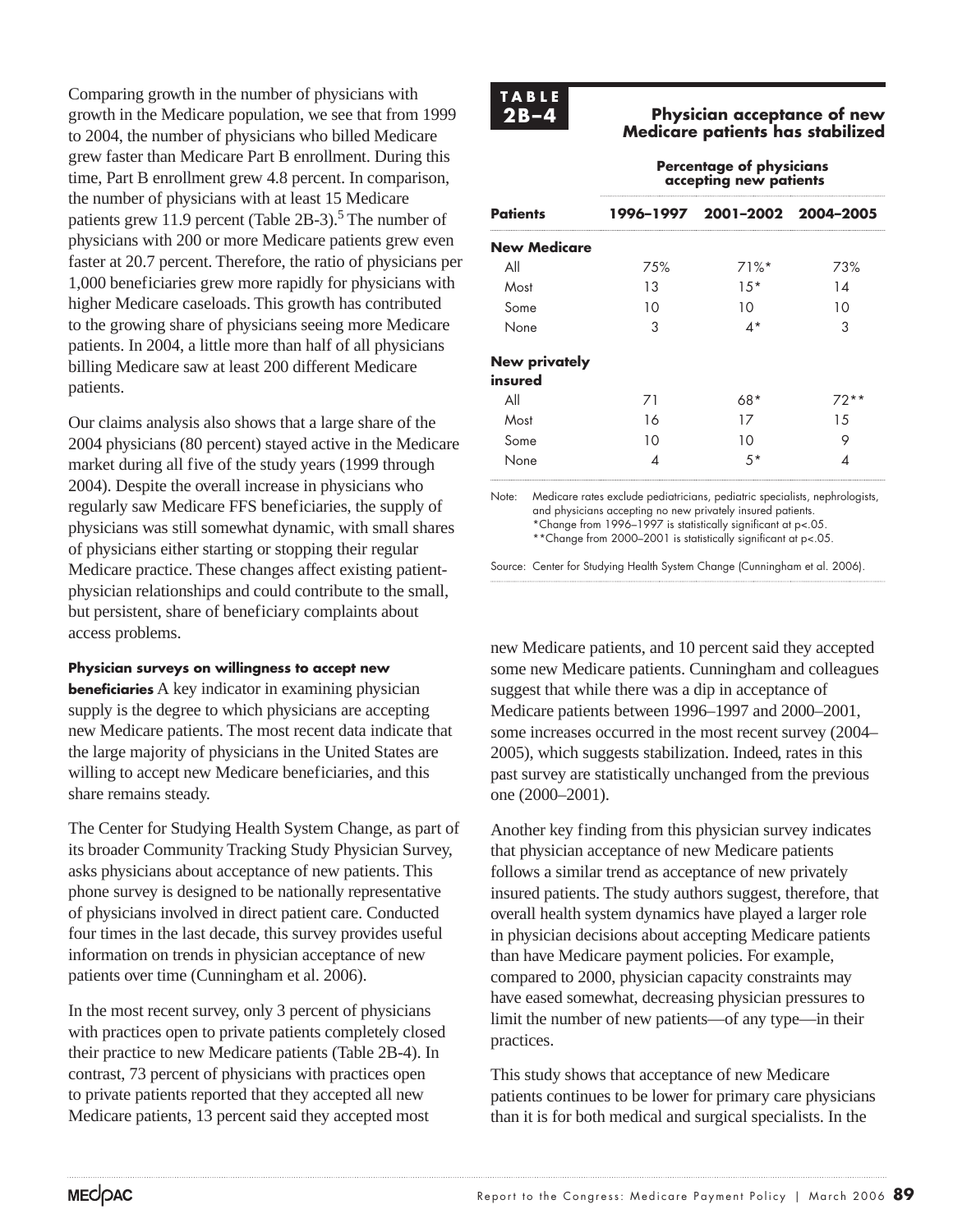

Note: Participation rate is the percentage of physicians and nonphysician providers signing Medicare participation agreements. Assignment rate is the percentage of allowed charges paid on assignment. The assignment rate for 2005 is not shown; it requires calculations from claims not yet available.

1990 1995 2000 2001 2002 2003 2004 2005

**Participation rate D** Assignment rate

 $\overline{O}$ 

Source: Ways and Means Greenbook 2004, unpublished CMS data, and MedPAC analysis of Medicare claims for a 5 percent random sample of Medicare beneficiaries.

most recent survey round, however, the study found a statistical increase in the share of primary care physicians accepting new Medicare patients. Rates for the specialists in the most recent survey were statistically unchanged from the previous survey round.

Among the 3 percent of physicians who reported that they did not accept new Medicare patients, the top reasons were: inadequate reimbursement, billing and paperwork, high clinical burden, and practice too full. This study did not explore reasons physicians gave for not accepting private patients, which occurred at a similar rate.

Another physician survey, the National Ambulatory Medical Care Survey (NAMCS), conducted annually by the National Center for Health Statistics, also shows that the large majority of physicians accept some or all new Medicare patients. For 2004, this survey found that among physicians with at least 10 percent of their practice revenue coming from Medicare, 94 percent accepted new Medicare patients (Cherry 2005). In comparison, 96 percent of physicians reported that they had open practices, and thus were accepting some or all new patients. This survey also found that more physicians accepted new Medicare patients than privately insured patients in capitated and noncapitated health plans. Importantly, both the overall patient acceptance rate and the Medicare acceptance rate remained steady compared to results from the 2003 NAMCS.<sup>6</sup>

The small share of physicians who leave the Medicare market, or who report reluctance to serve Medicare beneficiaries, may be responding to a variety of factors other than, or in addition to, payment adequacy. These other factors may relate to local conditions such as physician supply, demand for physician services, and insurance market conditions. Also factoring into physicians' decisions to accept Medicare patients may be their dependence on referrals, the size of their Medicare patient caseload, the amount of time they are willing to devote to patient care, and their personal retirement decisions. Disentangling these other factors from Medicare payment adequacy is difficult. To some extent, comparing physicians' willingness to accept Medicare patients with their willingness to accept all patients helps to control for non-Medicare factors.

**Assignment and participation rates** To supplement our data on the supply of physicians treating Medicare patients and patients' access to physician care, we examine assignment rates (the share of allowed charges for which physicians accept assignment) and physician participation rates (the share of physicians signing Medicare participation agreements). Claims data show that 99 percent of allowed charges for physician services were assigned in 2004 (Figure 2B-1). That is, for almost all allowed services, physicians agreed to accept the Medicare fee schedule charge as the service's full charge.

The number of participating physicians as well as the participation rate increased in 2004 and 2005. Participating physicians agree to accept assignment on all allowed claims in exchange for a 5 percent higher payment on allowed charges. Participating physicians receive other valuable benefits, including having their name and contact information listed on Medicare's website and the ability to verify a patient's Medicare eligibility and medigap status. Medicare's physician participation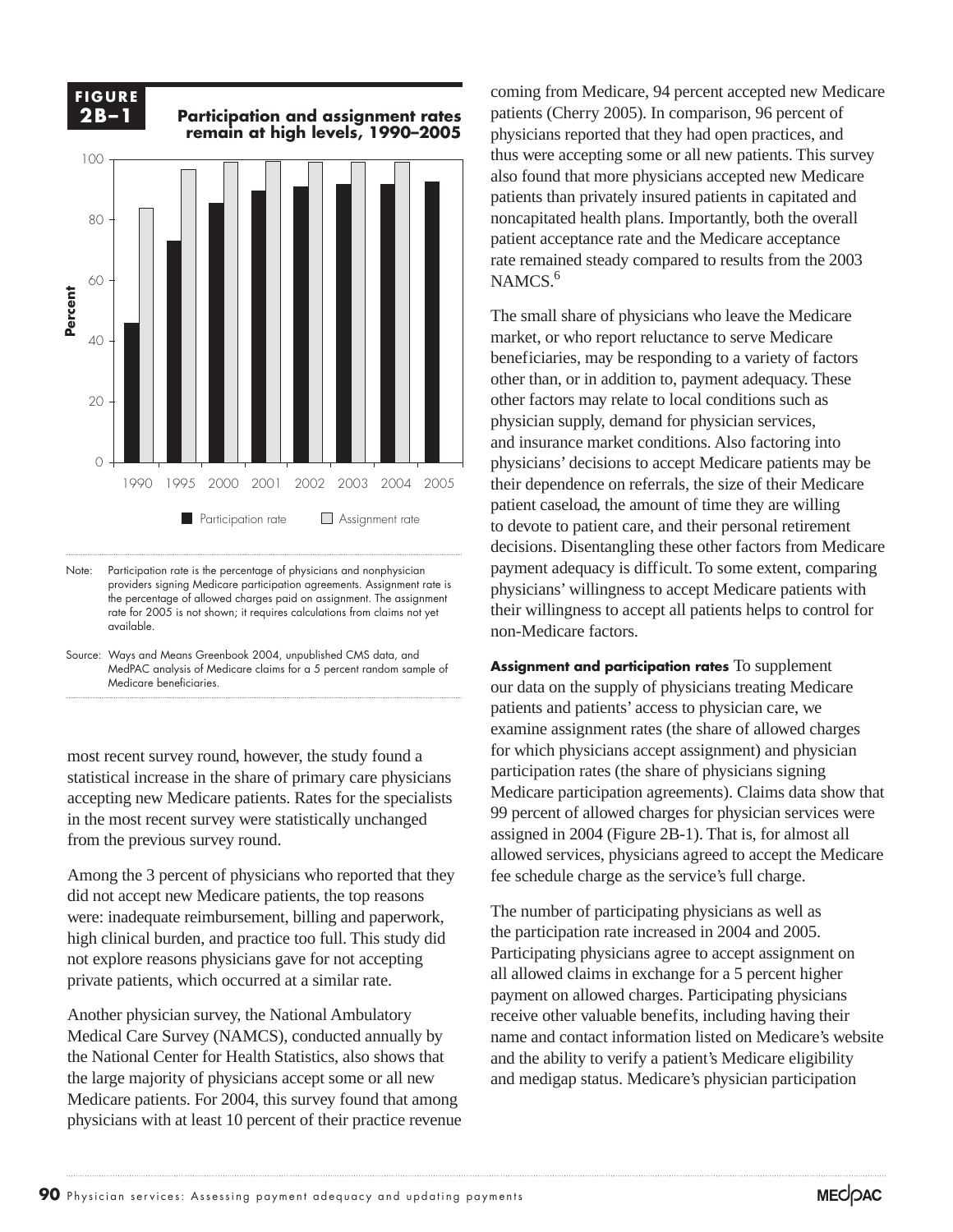

**Ratio of Medicare to private reimbursement rates for physician services is stable**



agreement does not require physicians to take Medicare patients.

While 96 percent of allowed charges were for services provided by participating physicians, 3 percent were for services provided by nonparticipating physicians who decided to accept assignment. Only 0.9 percent of allowed charges were for services provided by nonparticipating physicians who did not accept assignment. For this small amount of nonassigned charges, physicians likely billed higher amounts, making the beneficiary liable for added coinsurance.

This practice is called balanced billing. Medicare limits the amount physicians may balance bill a patient. The total nonassigned charges for a service may not exceed the fee schedule amount by more than 9.25 percent. (This amount is equal to 115 percent of the nonparticipating physicians' allowed charge, which is 95 percent of the fee schedule amount.) In general, physicians do not consider the additional payment from balance billing to be worth forgoing the nonmonetary benefits associated with accepting assignment. A chief nonmonetary benefit, for example, is that when physicians accept assignment, they can receive payments directly from Medicare (less

the beneficiary cost-sharing portion) rather than collecting from the beneficiary. This arrangement is a major convenience for many physicians. In future analyses, the Commission may examine policy options related to the current balance billing limits.

The high rate of assigned charges also reflects the fact that the majority of physicians and nonphysician providers who bill Medicare agree to participate in Medicare—92 percent in 2005 (Figure 2B-1).

### **Private payer payment rates for physician services**

We compare trends in Medicare's physician fees with those of private insurers as another measure of payment adequacy. Historically, Medicare payment rates for physician services have been below private insurer rates, but the difference between the two narrowed by the late 1990s and has remained relatively steady in recent years (Figure 2B-2). Averaged across all services and areas, 2004 Medicare rates were 83 percent of extrapolated private rates. This share is slightly higher than it was in 2003 (81 percent), indicating that, in 2004, Medicare rates increased a little more than private rates, on average (Hogan 2005b).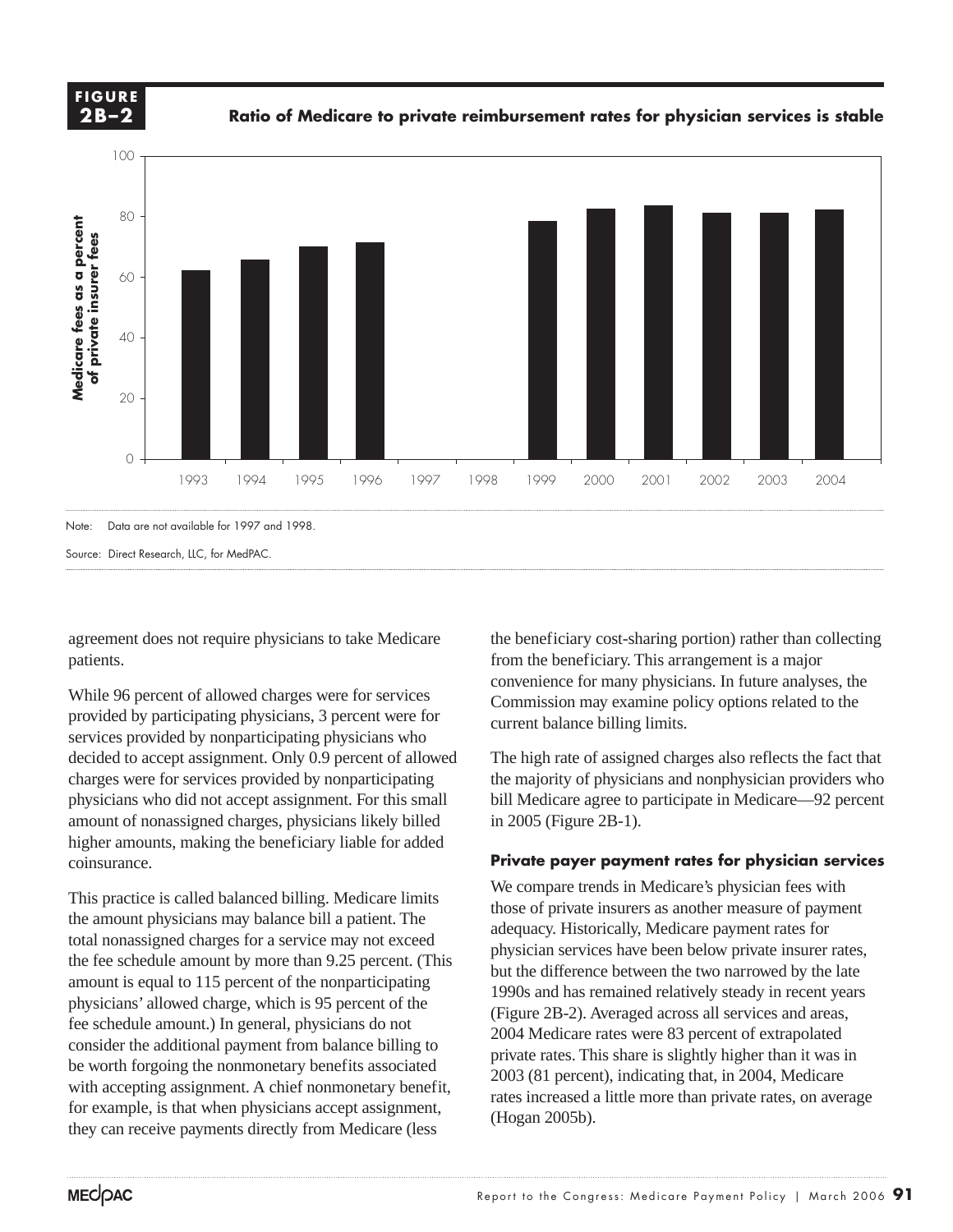To analyze trends in Medicare rates for physician services relative to private rates, our contractor, Direct Research, LLC, used private claims databases from two large, national insurers (Hogan 2005b).<sup>7</sup> In addition to physician fee comparisons, this analysis estimates average annual fees based on private enrollment trends for different types of plans, such as health maintenance organizations (HMOs), preferred provider organizations (PPOs), and traditional indemnity insurance. This research finds that the difference between Medicare and private payment rates has narrowed considerably since the mid-1990s, when Medicare rates were about 66 percent of private payment rates. Enrollment shifts in the private market from higherpaying indemnity plans to lower-paying HMOs accounted for much of the narrowing between Medicare and private insurance rates from the mid-1990s to 2001.

Medicare's average fee for physician services grew by about 2 percent in 2004. This increase stems from several provisions in the Medicare Prescription Drug, Improvement, and Modernization Act of 2003. In addition to a 1.5 percent increase in the conversion factor, the law also imposed a floor on the geographic practice cost index (GPCI) for physician work—the component of the fee schedule that accounts for geographic variation in costs for physicians' salaries and fringe benefits. This provision effectively raised payments, through 2006, for services furnished in all areas with below-average physician work GPCIs. The MMA also increased fees in Alaska, through 2005, and provided bonus payments, through 2007, for services provided by physicians in newly established physician scarcity areas (determined separately for primary care physicians and specialists).<sup>8</sup>

In contrast, we found that private insurer payment rates in our databases increased, on average, less than 1 percent in 2004. In addition to steady fees, the mix of private enrollment by type of plan (preferred provider, point-ofservice, health maintenance organization, and traditional indemnity insurance) remained steady between 2003 and 2004 (Gabel et al. 2004). Thus, enrollment mix did not affect the change in average private fees.

Relative to private insurer fees, the net effect of Medicare's payment increases resulted in a 2-percentage-point narrowing of the Medicare-to-private fee ratio in 2004. Consequently, across all areas and services, Medicare fees averaged 83 percent of private insurer rates in 2004, up from 81 percent in 2003.<sup>9</sup> Within a market area and for a given service, the difference between Medicare and private fees may vary substantially.

While our research averages payments across all areas, some research by HSC has examined access rates by geographic area, with particular attention to the difference between Medicare and private insurer fees in each area (Trude and Ginsburg 2005). This research has found that despite differences in Medicare and commercial payment rates across markets, the proportion of Medicare beneficiaries reporting access to care problems in markets with the widest payment rate gap did not vary significantly from the proportion reporting problems in markets with more comparable payment rates. In addition, privately insured people age 50 to 64 did not appear to gain better access to care relative to Medicare beneficiaries in markets with higher commercial payment rates. These findings suggest that local and national health system developments may be more important influences on both Medicare beneficiary access and privately insured access. Indeed, these conditions may affect beneficiary access as much as or more than Medicare payment levels.

### **Changes in the volume of physician services used**

Changes in the volume and intensity of services may be another indicator of the adequacy of Medicare's payments for services. Using claims data from 1999 through 2004, we calculated per capita growth in the units of services beneficiaries used. We then weighted the units of services used by each service's relative value units from the physician fee schedule. The result is a measure of growth—or volume—that accounts for changes in both the number of services and the complexity, or intensity, of those services (Table 2B-5). We thus distinguish growth in volume from growth in units of service: Volume growth includes an adjustment for change in intensity; unit-ofservice growth does not. Compared to an analysis of spending growth, looking at RVU growth removes the effects of price inflation.

Per capita volume continued to grow in 2004. Across all services, volume grew 6.2 percent per beneficiary. This growth is higher than the average annual volume growth seen in recent previous years. Among broad categories of services—evaluation and management, major procedures, other procedures, imaging, and tests—volume growth rates varied, but all were positive. As we have seen before, per capita volume for imaging grew the most. From 2003 to 2004, the imaging volume growth rate was 11.0 percent. For the first time, the volume of other procedures (which includes nonmajor procedures and outpatient therapies) grew more than the volume of tests but these were similar; other procedures grew 9.4 percent per beneficiary in 2004 and tests grew 8.9 percent.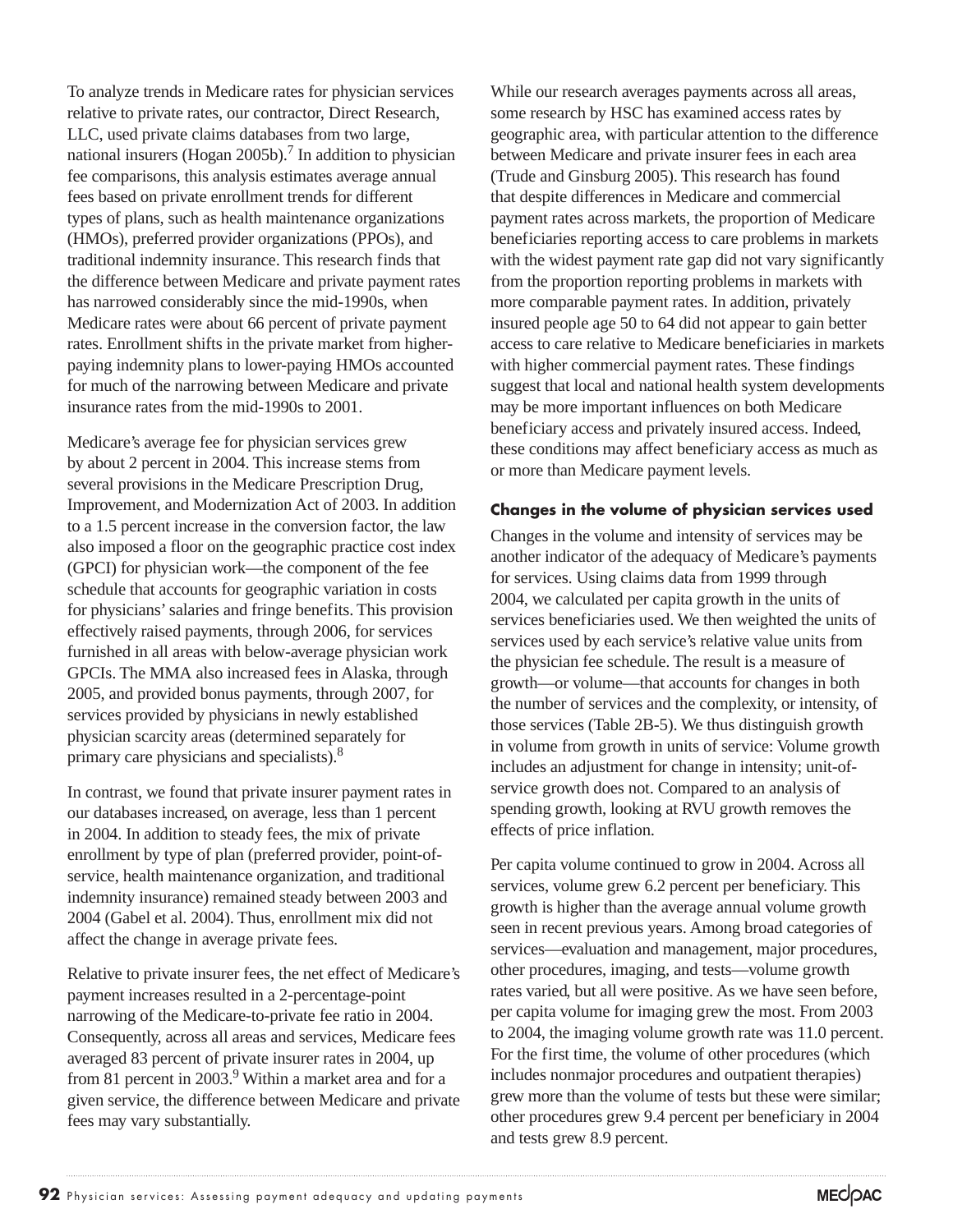### **2B–5 Use of physician services per beneficiary in fee-for-service Medicare, for selected services, 1999–2004**

|                                         | <b>Average annual percent</b><br>change in units of service<br>per beneficiary |           | <b>Average annual percent</b><br>change in volume<br>per beneficiary* |           |                                    |
|-----------------------------------------|--------------------------------------------------------------------------------|-----------|-----------------------------------------------------------------------|-----------|------------------------------------|
| <b>Type of service</b>                  | 1999-2003                                                                      | 2003-2004 | 1999-2003                                                             | 2003-2004 | <b>Percent of</b><br>total volume* |
| <b>All services</b>                     | 4.2%                                                                           | 4.5%      | 5.4%                                                                  | 6.2%      | 100.0%                             |
| <b>Evaluation and management</b>        | 2.4                                                                            | 1.4       | 3.6                                                                   | 3.3       | 41.1                               |
| Office visit-established patient        | 2.5                                                                            | 1.3       | 3.4                                                                   | 3.2       | 17.7                               |
| Hospital visit-subsequent               | 2.1                                                                            | 0.5       | 3.0                                                                   | 1.9       | 8.0                                |
| Consultation                            | 4.3                                                                            | 3.7       | 5.7                                                                   | 5.2       | 5.8                                |
| Emergency room visit                    | 3.3                                                                            | 1.4       | 6.4                                                                   | 3.9       | 2.7                                |
| Hospital visit-initial                  | 0.8                                                                            | 0.1       | 1.2                                                                   | 0.7       | 2.0                                |
| Office visit-new patient                | 0.1                                                                            | 1.8       | 0.1                                                                   | 2.0       | 1.9                                |
| Nursing home visit                      | 0.4                                                                            | 2.1       | 2.1                                                                   | 3.5       | 1.7                                |
| <b>Imaging</b>                          | 5.2                                                                            | 5.8       | 9.9                                                                   | 11.0      | 15.7                               |
| Standard-nuclear medicine               | 12.7                                                                           | 10.5      | 16.8                                                                  | 14.3      | 2.3                                |
| Echography-heart                        | 8.7                                                                            | 7.3       | 10.8                                                                  | 10.0      | 2.2                                |
| Advanced-CT: other                      | 13.7                                                                           | 13.0      | 16.3                                                                  | 16.2      | 2.0                                |
| Advanced-MRI: other                     | 17.7                                                                           | 17.1      | 19.3                                                                  | 18.2      | 1.8                                |
| Standard-musculoskeletal                | 3.4                                                                            | 4.2       | 5.1                                                                   | 4.5       | 1.2                                |
| Advanced-MRI: brain                     | 14.0                                                                           | 9.6       | 13.3                                                                  | 11.6      | 1.1                                |
| Standard-chest                          | 0.5                                                                            | $-0.6$    | $-0.2$                                                                | $-1.3$    | 0.7                                |
| Standard-breast                         | 7.2                                                                            | 13.0      | $-5.3$                                                                | 4.5       | 0.7                                |
| Echography-other                        | 9.7                                                                            | 8.1       | 11.6                                                                  | 12.0      | 0.6                                |
| Procedure-other                         | 8.6                                                                            | 18.2      | 8.3                                                                   | 16.1      | 0.5                                |
| <b>Major procedures</b>                 | 2.9                                                                            | 0.2       | 3.8                                                                   | 3,4       | 9.0                                |
| Cardiovascular-other                    | 2.5                                                                            | $-6.2$    | 4.0                                                                   | $-3.1$    | 2.0                                |
| Orthopedic-other                        | 7.3                                                                            | 8.3       | 7.5                                                                   | 8.9       | 1.1                                |
| Coronary artery bypass graft            | $-2.5$                                                                         | $-4.0$    | $-3.6$                                                                | $-4.5$    | 0.7                                |
| Knee replacement                        | 10.2                                                                           | 14.4      | 9.7                                                                   | 14.6      | 0.7                                |
| Coronary angioplasty                    | 7.9                                                                            | 6.1       | 7.3                                                                   | 6.7       | 0.5                                |
| Hip fracture repair                     | $-1.1$                                                                         | $-0.1$    | $-0.4$                                                                | 0.9       | 0.4                                |
| Hip replacement                         | 6.4                                                                            | 6.3       | 6.4                                                                   | 6.4       | 0.4                                |
| <b>Other procedures</b>                 | 8.6                                                                            | 6.3       | 7.0                                                                   | 9.4       | 21.7                               |
| Minor-other, including outpatient rehab | 16.0                                                                           | 23.7      | 14.7                                                                  | 21.3      | 4.4                                |
| Ambulatory—skin                         | 5.3                                                                            | 4.2       | 4.6                                                                   | 5.8       | 2.1                                |
| Cataract removal/lens insertion         | 0.8                                                                            | 2.0       | 1.0                                                                   | 2.2       | 1.8                                |
| Colonoscopy                             | 9.2                                                                            | 1.9       | 9.3                                                                   | 1.4       | 1.1                                |
| Upper gastrointestinal endoscopy        | 3.8                                                                            | 4.2       | 3.4                                                                   | 4.0       | 0.6                                |
| Cystoscopy                              | 2.0                                                                            | 3.0       | 2.2                                                                   | 3.4       | 0.5                                |
| <b>Tests</b>                            | 4.3                                                                            | 10.8      | 7.0                                                                   | 8.9       | 5.1                                |
| Other tests                             | 6.1                                                                            | 26.7      | 11.0                                                                  | 16.8      | 2.0                                |
| Lab test-other (physician fee schedule) | 5.4                                                                            | $1.7$     | 5.2                                                                   | 2.7       | 1.5                                |
| Electrocardiogram                       | 1.5                                                                            | 2.1       | 1.7                                                                   | 2.7       | 0.7                                |
| Cardiovascular stress test              | 8.0                                                                            | 8.3       | 10.2                                                                  | 10.2      | 0.6                                |

Note: CT (computed tomography). To put service use in each year on a common scale, we used the relative weights for 2004. For billing codes not used in 2004, we imputed relative weights based on the average change in weights for each type of service. Some low-volume categories and services are not shown on the table, but are included in the summary calculations.

\*Volume is measured as units of service multiplied by each service's relative weight (relative value units) from the physician fee schedule.

Source: MedPAC analysis of claims data for 100 percent of Medicare beneficiaries from all 12 months of each year.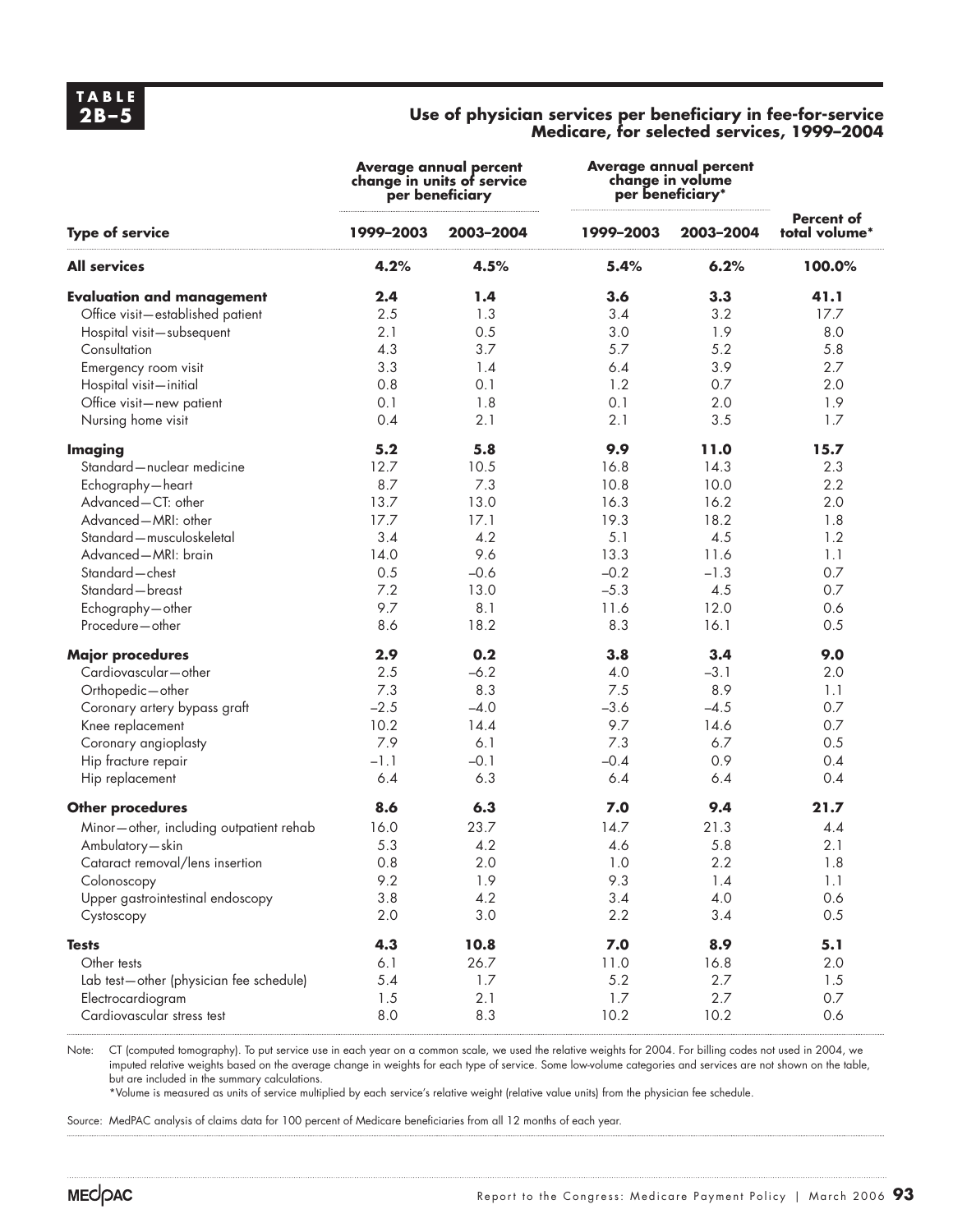These estimates include only services paid for under the physician fee schedule. The estimates would be higher if they included the volume of other services in CMS's broader definition of physician services, such as Medicare Part B drugs and laboratory services. The Commission has found, for example, that volume of chemotherapy drugs increased 12 percent from 2003 to 2004 and erythropoietin (for patients without end-stage renal disease) grew 36 percent (Hogan 2005a).

The imaging category includes several services with double-digit volume increases in 2004, including specified magnetic resonance imaging, computerized tomography, and nuclear medicine. Chapter 3 of MedPAC's March 2005 report discusses volume increases in imaging and explores a variety of policy options and recommendations to address volume growth in imaging services.

The other procedures category includes the subcategory with the highest volume growth in 2004—minor procedures. This subcategory, which grew 21.3 percent per beneficiary, includes drug administration and outpatient rehabilitation, such as physical therapy. Although much of the growth is attributable to physical therapy services, we also find growth in drug administration, some of which may be due to payment changes included in the MMA.<sup>10</sup>

Increases in volume translate directly to growth in Part B spending. Indeed, CMS reports that total physician-related Part B services experienced an 11.5 percent increase in spending in 2004, driven in part by increases in the volume and intensity of services on a per beneficiary basis (Office of the Actuary 2006). Several years of sustained rapid volume growth has increased Medicare spending and is, in large part, responsible for the negative updates required by the SGR formula. In fact, the SGR target provides an allowance for growth in three factors:

- inflation in physicians' practice costs,
- changes in enrollment in fee-for-service Medicare, and
- changes in spending due to law and regulation.

It then allows for growth above those factors based on growth in real gross domestic product (GDP) per capita. GDP, the measure of goods and services produced in the United States, is used as a benchmark of how much growth in spending the United States can afford. The spending target in the SGR combines all these factors. The basic SGR mechanism lowers the update when cumulative

actual spending exceeds target spending. For 2004, for example, the cumulative impact of actual spending was about \$17.4 billion higher than the SGR target for that year (Office of the Actuary 2005). The disparity in actual spending relative to the target has grown because of several factors including volume and legislated fee increases.

Using information supplied by the American Medical Association (AMA), CMS assessed potential reasons for recent volume growth. In its assessment, CMS noted that although some of these increases are related to improvements in health care quality, much of the increase cannot easily be explained by changes in treatments based on new medical evidence and valuable new technologies. The AMA has stated that CMS's conclusion is based on incomplete data analyses. CMS reports that it is continuing to analyze which changes in utilization are likely to be associated with important health improvements and which ones may have more questionable value.

Consistently, the categories with the lowest volume increases include major procedures and evaluation and management (E&M) services. Inherent volume constraints on these services may explain their relatively lower volume growth. That is, major surgical procedures are considerably less discretionary and may, in some cases, be substituted by medical treatments or other procedures (as illustrated in the paragraph below). Also, volume growth for E&M services may be constrained by their greater dependence on actual physician time than many imaging and procedure-based services, which may achieve greater volume increases with the aid of technology and nonphysician practitioners.

Although all broad categories of service increased in volume in 2004, some individual services decreased. The largest decrease (4.5 percent) was for coronary artery bypass graft (CABG). This decrease likely represents substitution of less invasive services. Specifically, CABG volume is decreasing while the volumes of two newer procedures for treating coronary artery disease are increasing—namely, coronary angioplasty and coronary artery stent insertion (NCHS 2004).

Our analysis of volume growth shows that per capita service use is increasing for the vast majority of services, suggesting that beneficiaries are able to access Medicarecovered services. Data on growth in the volume of physician services must be interpreted cautiously; there is evidence that volume goes up for some services when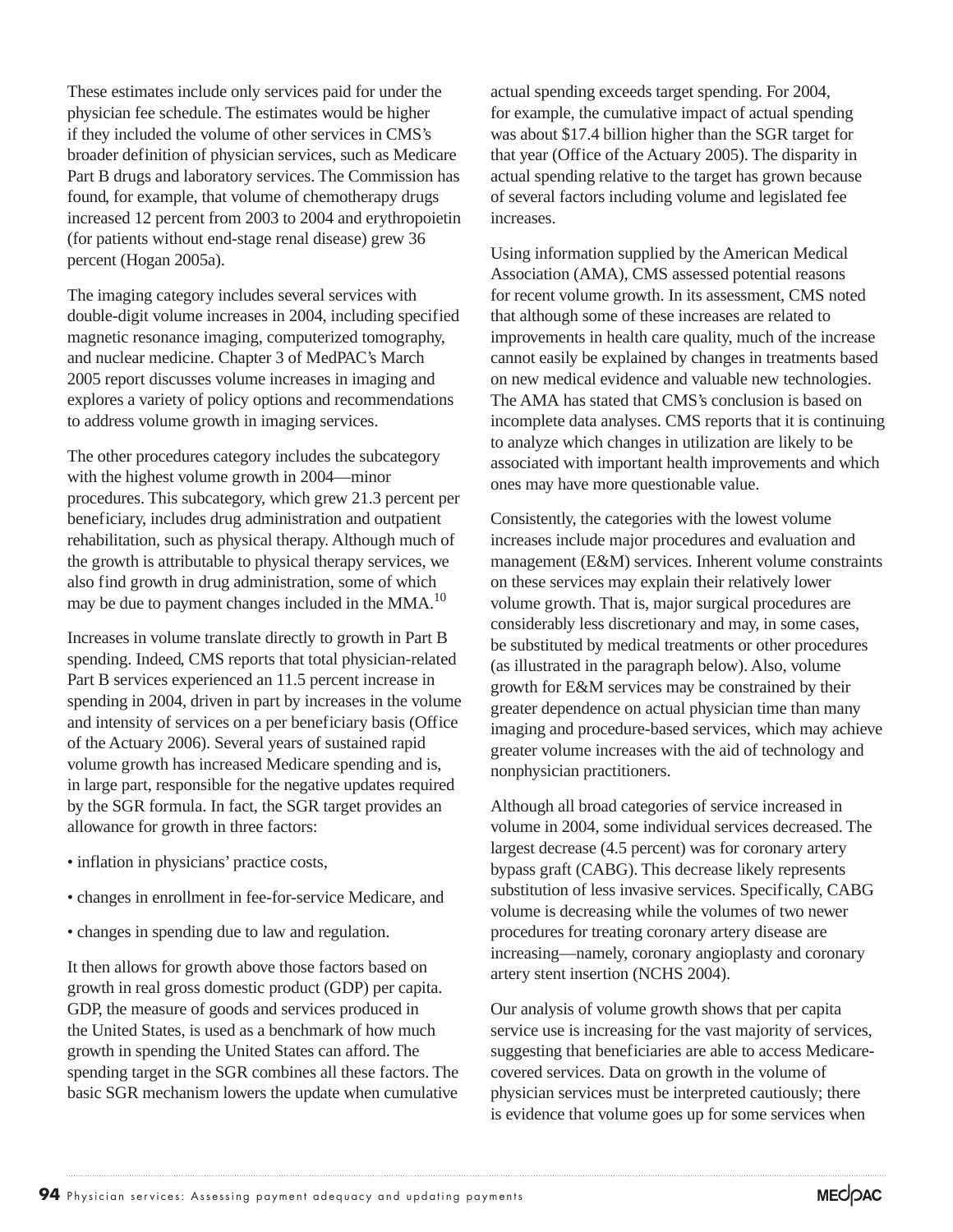payment rates go down, the so-called volume offset (Codespote et al. 1998). Such a volume offset makes it difficult to interpret volume increases as a payment adequacy indicator.

### **Changes in quality of ambulatory care**

This year's payment adequacy analysis begins to examine the quality of ambulatory care through Medicare claims data. We developed a set of indicators—the Medicare Ambulatory Care Indicators for the Elderly (MACIEs) to track the provision of necessary care and rates of potentially avoidable hospitalizations over time. (The text box on p. 96 describes the development of the MACIEs in more detail.)

Our analysis finds that most of the indicators we measured were steady or showed small improvements from 2002 to 2004 (Table 2B-6). Specifically, among 38 measures, 20 showed improvement and 15 did not change statistically. This finding suggests that in 2004, beneficiaries with selected conditions were a little more likely to receive certain minimally necessary services for their condition and avert potentially avoidable hospitalizations related to their condition. Further, we see some improvements on outcome measures concurrent with improvements on process measures for the same conditions.

We only found a decline in quality as defined by our measures in 3 out of 38 measures. All three of these measures were related to breast cancer. We found small declines in general mammography screenings for females and clinically indicated imaging for women with a history or new diagnosis of breast cancer. Recent findings from the National Committee for Quality Assurance (NCQA) also show slight declines in breast cancer screening for beneficiaries in Medicare Advantage plans as well as people in other commercial plans (NCQA 2005). NCQA notes that some public debate on the effectiveness of mammography may contribute to confusion about how often—and whether—women should be screened for breast cancer.

Among the 38 indicators, 6 measured occurrence of potentially avoidable hospitalizations or emergency department visits for selected chronic conditions. For all these measures, none showed a statistically significant decline between 2002 and 2004; all showed either improvement (fewer occurrences) or no statistical change. For example, in 2004, a smaller share of beneficiaries with chronic obstructive pulmonary disease (COPD) had COPD-related inpatient hospitalizations, and a smaller



**2B–6 Most ambulatory care indicators show improvement or stability, 2002–2004**

### **Number of indicators**

| <b>Indicators</b> |     | <b>Improved Stable Worsened Total</b> |    |
|-------------------|-----|---------------------------------------|----|
| All               | 1.5 |                                       | 38 |
| Anemia & GI bleed |     |                                       |    |
| CAD               |     |                                       |    |
| Cancer            |     |                                       |    |
| <b>CHF</b>        |     |                                       |    |
| <b>COPD</b>       |     |                                       |    |
| Depression        |     |                                       |    |
| <b>Diabetes</b>   |     |                                       |    |
| Hypertension      |     |                                       |    |
| Stroke            |     |                                       |    |

Note: GI (gastrointestinal), CAD (coronary artery disease), CHF (congestive heart failure), COPD (chronic obstructive pulmonary disease).

Source: MedPAC analysis of Medicare Ambulatory Care Indicators for the Elderly (MACIE) from the Medicare 5 percent Standard Analytic Files.

share of beneficiaries with diabetes were hospitalized for serious short-term (e.g., diabetic coma) or long-term complications (e.g., nontraumatic amputations).

We found that for several conditions, declines in potentially avoidable hospitalizations occur concurrently with increases in the use of clinically necessary services for the same condition. For example, for diabetes we found decreases in the rate of diabetes-related hospitalizations over the same time period that we found increases in the use of diagnostic testing and follow-up. Therefore, we see improvements on outcome measures (lower rates of short-term and long-term complications) concurrent with improvements on process measures (higher rates of necessary care, such as lipid and hemoglobin testing).

In addition to measuring change from 2002 to 2004, we also evaluated the underlying percentages of beneficiaries receiving the indicated care for their conditions. For 2004, we found that for 20 out of the 32 measures for getting necessary care, at least two-thirds of beneficiaries received the indicated care for their condition. Alternatively, for 12 measures, less than two-thirds of beneficiaries received the specified care for their condition. Among the indicators with the highest rates were two annual visits for people with history of stroke, congestive heart failure, COPD, coronary artery disease, and/or diabetes. Among the lowest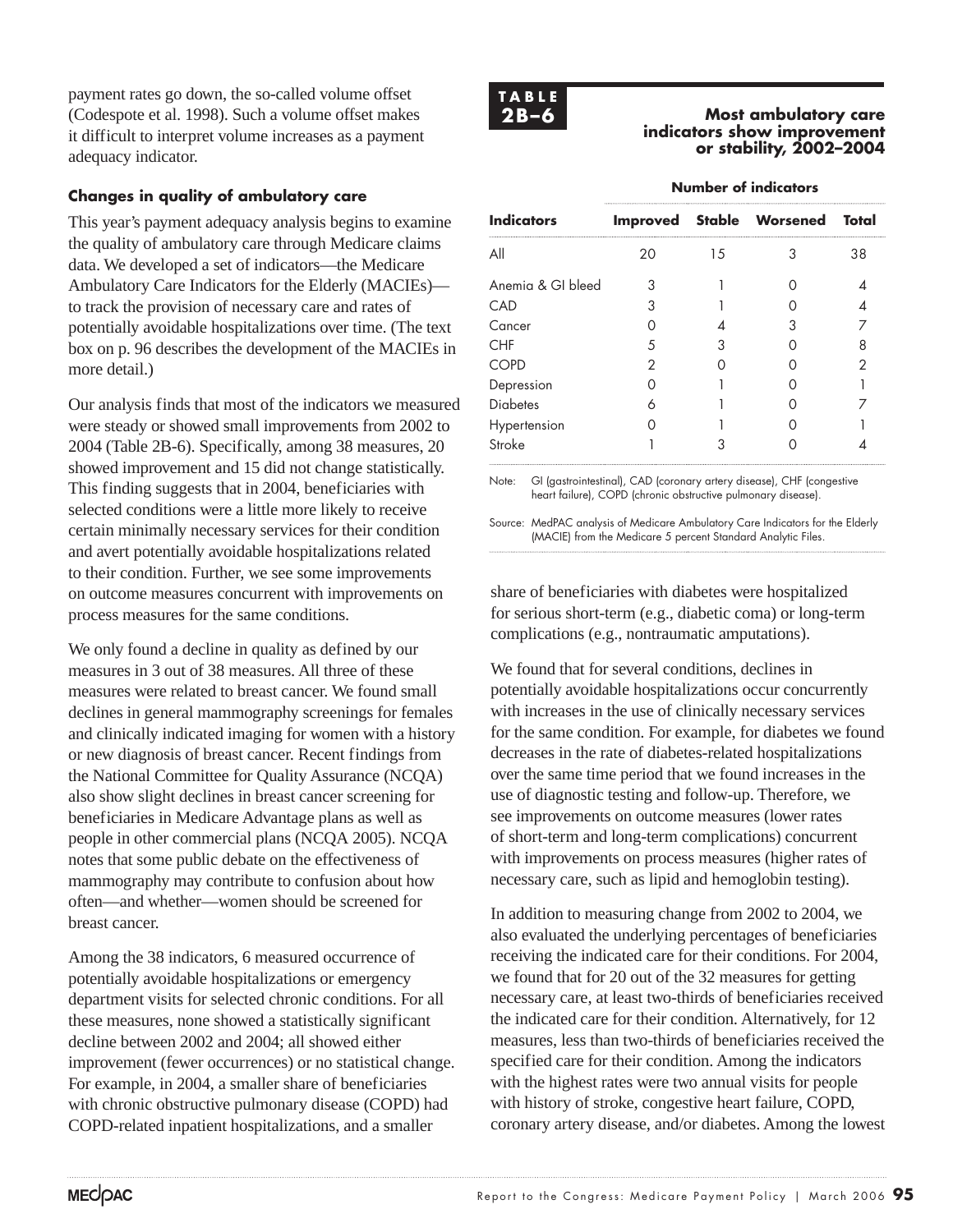### **Development of the Medicare Ambulatory Care Indicators for the Elderly (MACIEs)**

The Commission developed a set of indicators to analyze ambulatory care quality and evaluate  $\overline{\phantom{a}}$  the provision of necessary care through Medicare claims data. These indicators are called the Medicare Ambulatory Care Indicators for the Elderly (MACIEs). They were initially developed nearly 10 years ago by a research team at RAND who sought measures of care that were both clinically meaningful and could feasibly be analyzed from claims data.<sup>11</sup> In May 2004, we convened an expert panel of physicians, clinicians, and researchers to review and update the original indicators to reflect current medical practice. The experts reviewed clinical evidence from existing clinical guidelines, other organizations' efforts to identify and use ambulatory indicators, and the limits of claims data.12

MACIEs are designed to reflect basic clinical standards of care for common medical diagnoses. They focus on two types of measures: (1) the percentage who received clinically necessary services for their diagnoses and (2) the percentage who had potentially avoidable hospitalizations directly related to their diagnoses.

Building off of the initial work for these indicators, "clinically necessary services" are defined as routine care for which:

- the benefits of the service outweigh its risk,
- the benefits to the patient are likely and substantial, and
- physicians have judged that not recommending the care would be improper.

Steven Asch and colleagues describe this definition of routine necessary care in published research (Asch et al. 2000). Measures of potentially avoidable hospitalizations include use of emergency department services and inpatient hospitalizations that might have been averted had patients received better ambulatory care.

For the MACIEs, we selected medical conditions:

- that have a high prevalence or incidence among the elderly population,
- for which effective medical treatment is available, and
- that are readily identifiable from diagnoses coded on Medicare claims.

Under these criteria, the current MACIE analysis focuses on the following medical conditions: anemia, gastrointestinal bleed, breast cancer, colon cancer, coronary artery disease, diabetes, congestive heart failure, depression, hypertension, chronic obstructive pulmonary disease, and stroke.

The MACIE indicators reflect minimum standards of acceptable care for certain diagnoses. For example, they include lipid testing for people with coronary artery disease. The MACIE indicators are not intended to show optimal care, and they cannot account for reasons why patients do not receive necessary care. Because these measures can be derived from claims data, they provide a resource-efficient method to monitor potential underuse of necessary medical

*(continued next page)*

rates was gastrointestinal work-up near the time of initial diagnosis or iron deficiency anemia.

In sum, our MACIEs analysis mostly shows small improvements and stability in the quality of ambulatory care, as defined by our measures. We see increases in the share of beneficiaries receiving necessary ambulatory care and averting potentially avoidable hospitalizations.

Few measures indicated a worsening of care. However, in a little less than half of the process measures, fewer than two-thirds of the applicable beneficiaries received the indicated services. Further analysis with these measures could provide more information on these findings, such as trends in ambulatory care quality by geographic location and beneficiary characteristics.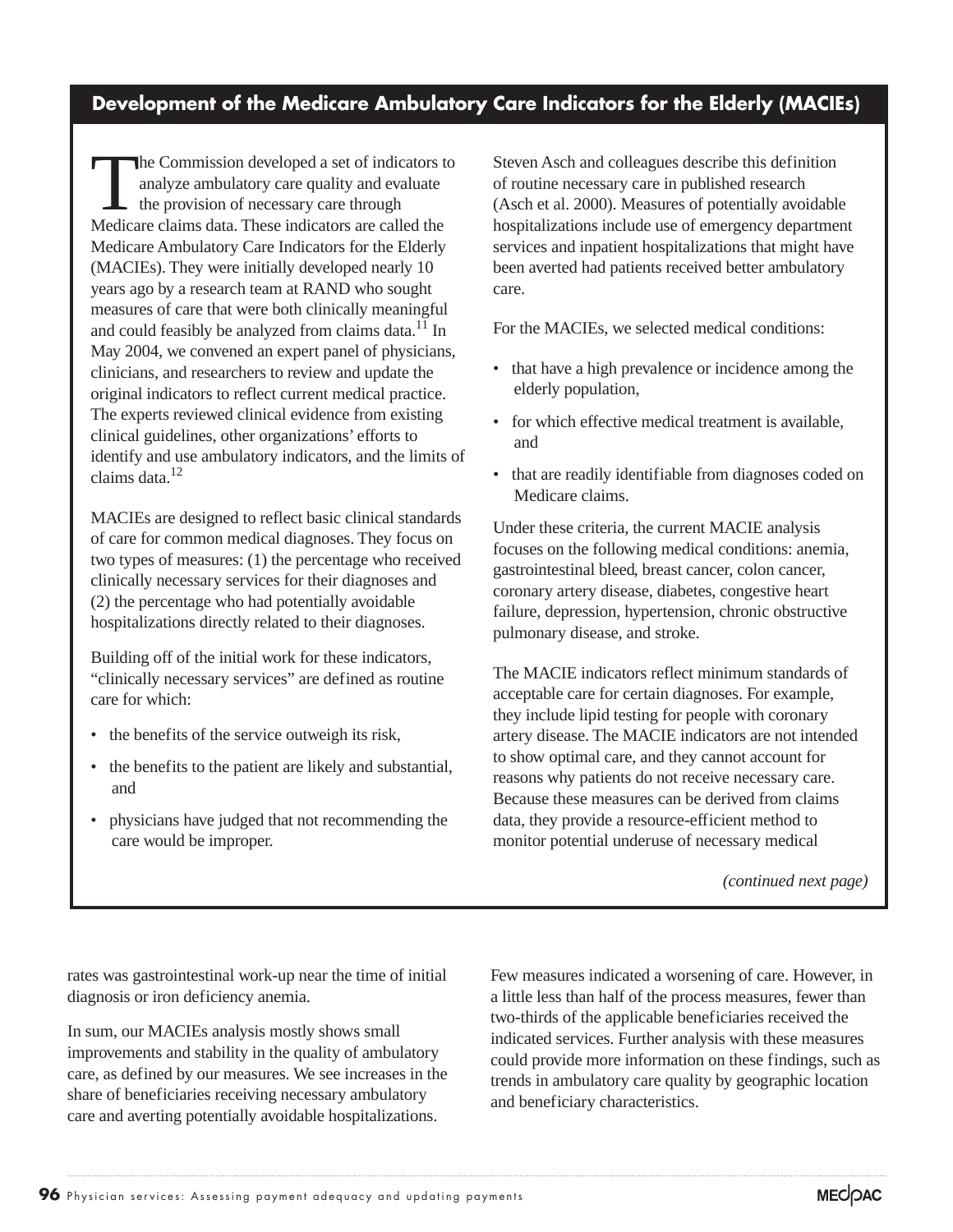### **Development of the Medicare Ambulatory Care Indicators for the Elderly (cont.)**

services by Medicare beneficiaries. While we are using these indicators as a measure of quality, needed services may not be provided for a number of reasons, including problems accessing the health care system, failure of providers to perform or recommend services, or failure of beneficiaries to follow provider recommendations to obtain care. Additionally, there may be circumstances for which the indicated services are in fact contraindicated, such as for patients with certain comorbidities. The MACIE analysis takes particular caution to assign accurate diagnoses, but claims analysis is subject to diagnosis coding errors in the claims files.13

The MACIE data analysis requires two years of claims data for each beneficiary cohort in order to check for

service use within a specified amount of time (e.g., eye exam within a two-year period for diabetics). Therefore, the data set is restricted to the population of beneficiaries who were continuously in Medicare fee-for-service during the two-year study period. Consequently, beneficiaries were excluded from the data set if—during the study period—they died, newly enrolled in Medicare, used hospice care, or were in managed care. Beneficiaries younger than age 65 were also excluded from the sample. For purposes of our update analysis, we are tracking these quality indicators in the aggregate. Further analysis on quality and access to care could compare MACIEs for specified subpopulations, such as by geographic location, income status, or other factors.  $\blacksquare$ 

### **How should Medicare payments for physician services change in 2007?**

After considering current payment adequacy, we also analyze changes in input costs projected for the coming year. For physicians, we examine two factors to forecast input costs: change in input prices and the Commission's policy goal of increased productivity.

### **Input price increases**

To measure input price inflation for physician services, we use the Medicare Economic Index (MEI), which CMS constructs from various data sets on price information and survey data supplied by the American Medical Association. The MEI provides a weighted average of price changes for inputs used to provide physician services. For 2007, the MEI currently forecasts that input prices for physician services will increase by 3.7 percent (Table 2B-7, p. 98). (Because the MEI forecasts are revised quarterly, this estimate may change.) For our analysis, we exclude CMS's adjustment for productivity in the MEI because we calculate an expected productivity adjustment (discussed in Chapter 2) that may be used across all provider sectors.

Within this aggregate estimate are individual input cost changes. CMS sorts specified inputs into two major

categories: physician work and physician practice expense. Physician work includes salaries and fringe benefits allotted for physicians. Physician practice expense includes nonphysician employee compensation, office expenses, professional liability insurance (PLI), drugs and supplies, and medical equipment.

To calculate the projected costs for these inputs, CMS first estimates the share, or weight, of physicians' practice revenues attributable to each input, based primarily on data supplied by the AMA. CMS attributes 52.5 percent of physician revenues to physician work and 47.5 percent to practice expense, which includes a PLI weight of 3.9 percent. In 2004, CMS updated its input category weights based on 2000 survey data from the AMA. Rebasing these weights resulted in a decrease in the share of revenues going toward physician work and an increase in the share of revenues going toward practice expense. For the next revision of the MEI, CMS will need to substitute another data source for determining many of the weights because the AMA has discontinued its survey.

CMS uses more timely data to forecast input price changes. CMS currently projects that from 2005 to 2006, input prices for physician work will increase 3.7 percent, based on increases of 3.5 percent in wages and salaries and 4.5 percent in nonwage compensation. Practice expenses are projected to increase by 3.8 percent. This projection includes an 8.6 percent increase in PLI. $^{14}$  Although PLI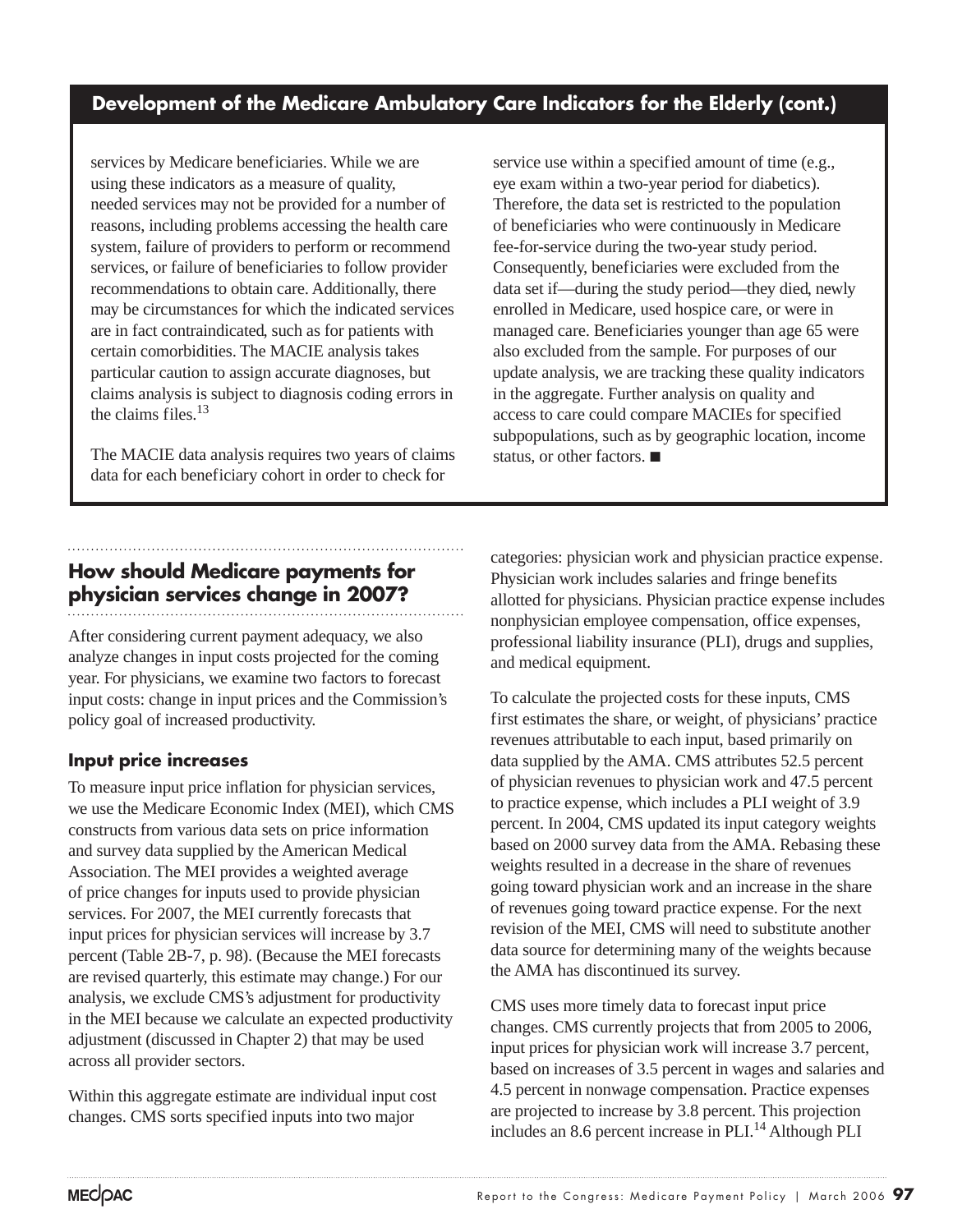### **2B–7 MEI weights and forecasted input price changes for physician services for 2007**

| Input component                                              | Category<br>weight | Price<br>changes<br>for<br>2007 |
|--------------------------------------------------------------|--------------------|---------------------------------|
| Total                                                        | 100.0%             | 3.7%                            |
| <b>Physician work</b>                                        | 52.5               | 3.7                             |
| Wages and salaries<br>Fringe benefits (nonwage compensation) | 42.7<br>9.7        | 3.5<br>4.5                      |
| <b>Physician practice expense</b>                            | 47.5               | 3.8                             |
| Nonphysician employee compensation                           | 18.7               | 3.8                             |
| Wages and salaries                                           | 13.8               | 3.5                             |
| Fringe benefits (nonwage compensation)                       | 4.8                | 4.6                             |
| Office expense                                               | 12.2               | 2.0                             |
| Professional liability insurance                             | 3.9                | 8.6                             |
| Medical equipment                                            | 2.1                | 12                              |
| Drugs and supplies                                           | 4.3                | 3.9                             |
| Pharmaceuticals                                              | 2.3                | 4.9                             |
| Medical materials and supplies                               | 2.0                | 2.5                             |
| Other professional expense                                   | 6.4                | 24                              |

Note: MEI (Medicare Economic Index). Forecasted price changes for individual components are calculated by multiplying the component's weight by its price proxy. Forecasted price changes are not adjusted for productivity. Numbers may not total exactly because of rounding.

Source: Unpublished estimates from CMS, dated December 07, 2005.

costs continue to be the fastest growing input cost, PLI premium increases have slowed a little in the past few years. CMS shows that average increases for 2005 were 9.9 percent, compared with 18.7 percent in 2004 and 30.3 percent in 2003. Historically, changes in premiums for PLI have generally followed a cyclical pattern. From past experience one would have predicted a slowdown in 2001 and 2002, but in fact, premium increases did not slow until more recently (MedPAC 2003).

Some physicians—particularly those practicing in certain geographic areas and those whose specialties include high-risk procedures—report PLI premium increases that are much higher, and thus take up a significantly higher percentage of their revenues than forecasted in the MEI. The MEI, however, is not designed to reflect price changes for individual physicians; instead it accounts for an average price change for all physicians. The fee schedule, on the other hand, is the primary tool that

reimburses services differentially to account for PLI premium variation by service and geographic area. For example, the fee schedule's PLI RVUs designate higher payments for services furnished by neurosurgeons and cardiothoracic surgeons because they pay higher PLI premiums. Similarly, the fee schedule's PLI GPCIs adjust payments to physicians who practice in geographic areas with high PLI premiums, such as Detroit, Michigan. Given both of these factors, over 20 percent of Medicare's payments to a Detroit neurosurgeon under the fee schedule can be attributable to PLI, if a fairly high proportion of the neurosurgeon's practice consists of major procedures (MedPAC 2003).

### **Productivity growth**

In making our update recommendation, the Commission has adopted a productivity objective, or goal, to encourage provider efficiency. Chapter 2 discusses the source of our productivity estimates and our rationale for incorporating productivity goals into our payment update analyses. We currently estimate productivity growth to be 0.9 percent for 2007. This estimate is similar to CMS's when it adjusts the MEI.

### **RECOMMENDATION 2B**

**The Congress should update payments for physician services in 2007 by the projected change in input prices less the Commission's expectation for productivity growth.**

### **R A T I O N A L E 2 B**

Access, supply, and volume measures suggest that the majority of Medicare beneficiaries are able to obtain physician services with little or no problems. Ambulatory quality measures are generally stable and improving. Our analysis of the most recently available data finds that Medicare payments for physician services are adequate. Currently, the projected change in input prices for 2007 is 3.7 percent, and the Commission's goal for 2007 productivity growth is 0.9 percent.

### **IMPLICATIONS 2B**

### **Spending**

• Our estimates indicate that this recommendation for 2007 would increase federal program spending by more than \$1.5 billion in the first year and \$5 billion to \$10 billion over five years, relative to current law. Any positive update would increase spending relative to current law because the statute calls for substantial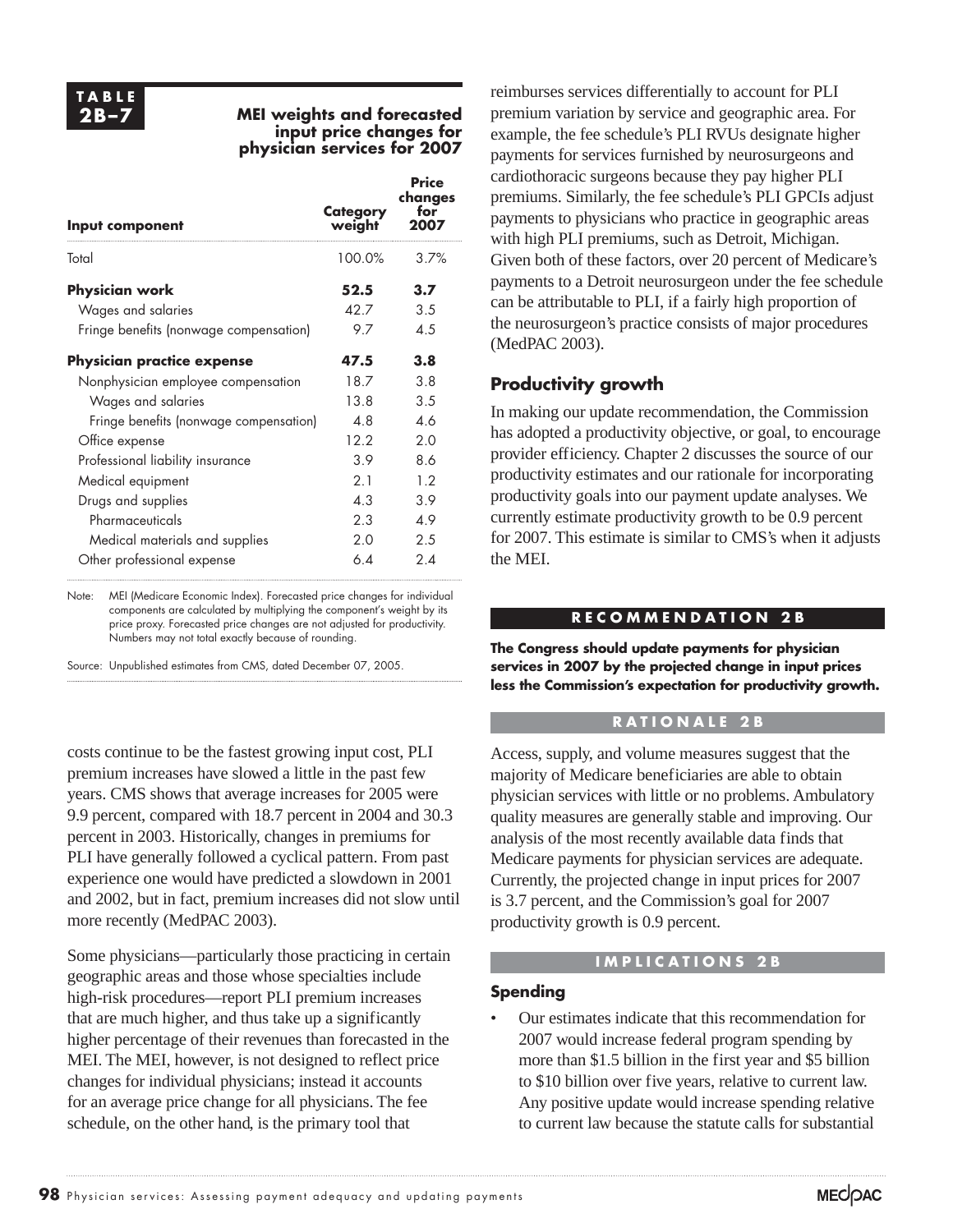negative updates from 2007 to 2011, under the SGR. Over longer periods of time, however, the impact would be lower because the SGR would make up for the added spending.

### **Beneficiary and provider**

This recommendation would increase beneficiary liability for cost sharing, premiums, and deductibles. Cost sharing liability for Part B services would increase directly with the increase in the conversion factor. Part B premiums and deductibles would increase subject to statutory formulas and actuarial projections to ensure that the Medicare program has sufficient revenue to cover costs. For example, by law, the monthly premium for Medicare Part B must be sufficient to cover 25 percent of the program's costs.

### **Additional comments**

Our analysis of payment adequacy is based primarily on data for 2004 and 2005, during which time the Congress overrode the SGR and increased fees for physician services through modest conversion factor increases and other mechanisms (such as GPCI fee increases and bonus payments). Obviously, data are not available for us to examine the impact of the Deficit Reduction Act of 2005—which holds payments for 2006 at 2005 levels—on access, supply, volume, and quality. We will monitor these indicators closely as data become available.

Although the recent Deficit Reduction Act overrode the cut that the SGR called for in 2006, it does not address payment levels for 2007—the year for which we are making our recommendation—and beyond. Under current law, the SGR continues to call for substantial negative updates for 2007 through at least 2011. The Commission does not support these impending fee cuts. We are concerned that such consecutive annual cuts would threaten access to physician services over time, particularly primary care services. Reimbursement cuts may disproportionately affect primary care providers who average lower volume growth in their practice than procedure-based specialists. Because many Medicare beneficiaries rely on primary care providers for important health care management, payment policies that may discourage medical students and residents from becoming primary care physicians raise particular concern for the Commission.

The Commission has discussed several problems associated with the SGR in Congressional testimonies (Hackbarth 2005a, Hackbarth 2005b) and Reports to the Congress (MedPAC 2005, MedPAC 2002). The Commission considers the SGR formula a flawed, inequitable mechanism for volume control and plans to examine alternative approaches to it in the coming year.  $\blacksquare$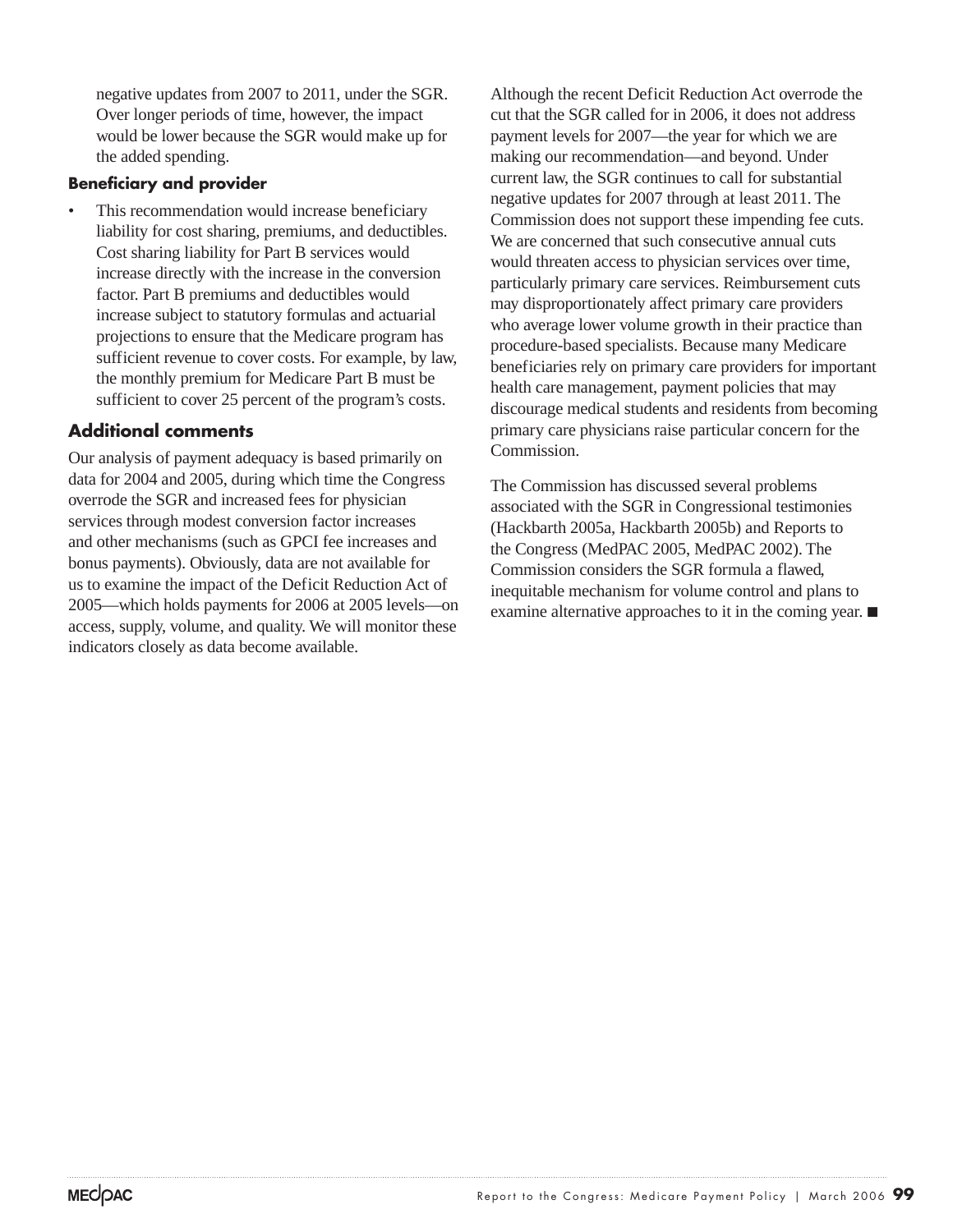### **Endnotes**

- 1 For example, through 2006, the MMA imposed a floor for the geographic practice cost index (GPCI) for physician work. Establishing a floor raises payments for services furnished in areas with below-average physician work GPCIs, which are largely rural. The MMA also provided bonus payments, through 2007, for services provided by physicians in newly established physician scarcity areas (determined separately for primary care physicians and specialists). Services provided in an area that qualifies for the scarcity-area bonus and the pre-existing 10 percent shortage-area bonus can receive both incentive bonuses.
- 2 Small shares of the sample (under 10 percent for each group) reported that they tried to find a new primary care doctor. Of them, only about one-quarter reported having any problems.
- 3 Specifically, CMS combined the 2001 CAHPS-FFS measures with state-level information taken from CMS monitoring activities, including environmental scanning reports by CMS regional offices and telephone calls to 1–800–Medicare and Medicare carriers in 2002. Areas designated as eligible for site selection generally met two criteria: (1) they had high rates of 2001 access problems reported on CAHPS–FFS, and (2) they were located in states where CMS monitoring efforts in 2002 indicated emerging physician access issues related to Medicare payment or Medicare physician participation.
- 4 In 2002, other payment changes also occurred, such as the full phase-in of resource-based relative values for the practice expense component of the physician fee schedule.
- 5 We conservatively categorized physicians who saw fewer than 15 patients under the assumption that they did not regularly serve FFS beneficiaries and provided services to beneficiaries for only a short time during a year or only on an emergency or temporary basis while covering for colleagues.
- 6 Although the percentage rates were stable, estimates of the raw numbers of physicians accepting new patients, including Medicare patients, declined slightly.
- 7 To compare Medicare and private payment rates, the contractor first calculated a price index for each type of private plan (HMO, point-of-service, preferred provider organization, and indemnity). Each price index was a weighted average of service-level price comparisons between Medicare and private payment rates, using Medicare's volume in each service as the weights. These plan-specific estimates were then weighted based on estimates of private enrollment in each type of plan. Because this analysis extrapolates private fees from two large, national insurance carriers, it does not capture the impacts of any enrollment shifts between small, local organizations and large insurers. Such shifts add some uncertainty to the difference between Medicare and private rates across *all* private insurers.
- 8 Services provided in an area that qualifies for the scarcity-area bonus and the pre-existing 10 percent shortage-area bonus can receive both incentive bonuses.
- 9 The Medicare-to-private insurer ratio narrows slightly (1 percentage point) when Part B drugs and lab tests are excluded from the analysis. Without these items, Medicare's physician fees averaged 84 percent of private insurer fees in 2004. Both Medicare and private payers reduced payments for Part B drugs in 2004. With Part B drugs and lab tests excluded, overall average fee increases were 3.4 percent for Medicare and 1.3 percent for private insurers.
- 10 Prior to 2004, oncologists were allowed to bill for the administration of only one chemotherapy drug per day by injection, referred to as "push technique," regardless of the actual number of drugs administered. Starting in 2004, CMS allows oncologists to bill for each additional drug administered by push technique on the same day. The MMA also increased payments for drug administration services, but this payment increase is held constant in our volume analysis.
- 11 MACIEs were formerly called Access to Care for the Elderly Project (ACE–PRO) indicators.
- 12 Sources of guidelines included: the National Guidelines Clearinghouse, the American Heart Association (AHA), U.S. Preventive Services Task Force (USPSTF), the American Diabetes Association (ADA), the Institute for Clinical Systems Improvement (ICSI), the National Cholesterol Education Program's (NCEP's) Third Adult Treatment Panel, and the National Cancer Institute (NCI). In addition to the original ACE–PRO indicators, measures for consideration in the selected conditions/topics were identified from the following sources: the National Quality Measures Clearinghouse, the Physician Consortium for Performance Improvement, the National Health Quality Report (NHQR), the Veterans Health Administration (VHA), National Committee for Quality Assurance (NCQA), National Diabetes Quality Improvement Alliance, ICSI, Centers for Medicare & Medicaid Services (CMS), the Agency for Healthcare Research and Quality (AHRQ), and the Study of Clinically Relevant Indicators of Pharmacologic Therapy (The SCRIPT Project).
- 13 To assign the most accurate diagnosis possible, the MACIE analysis often requires that the specified diagnosis be on at least two physician or outpatient claims or on one inpatient claim. The use of two codes within a year increases positive predictive value and decreases the false positives likely associated with testing for a condition.
- 14 As 2007 approaches, this figure may change to reflect updated premium information.